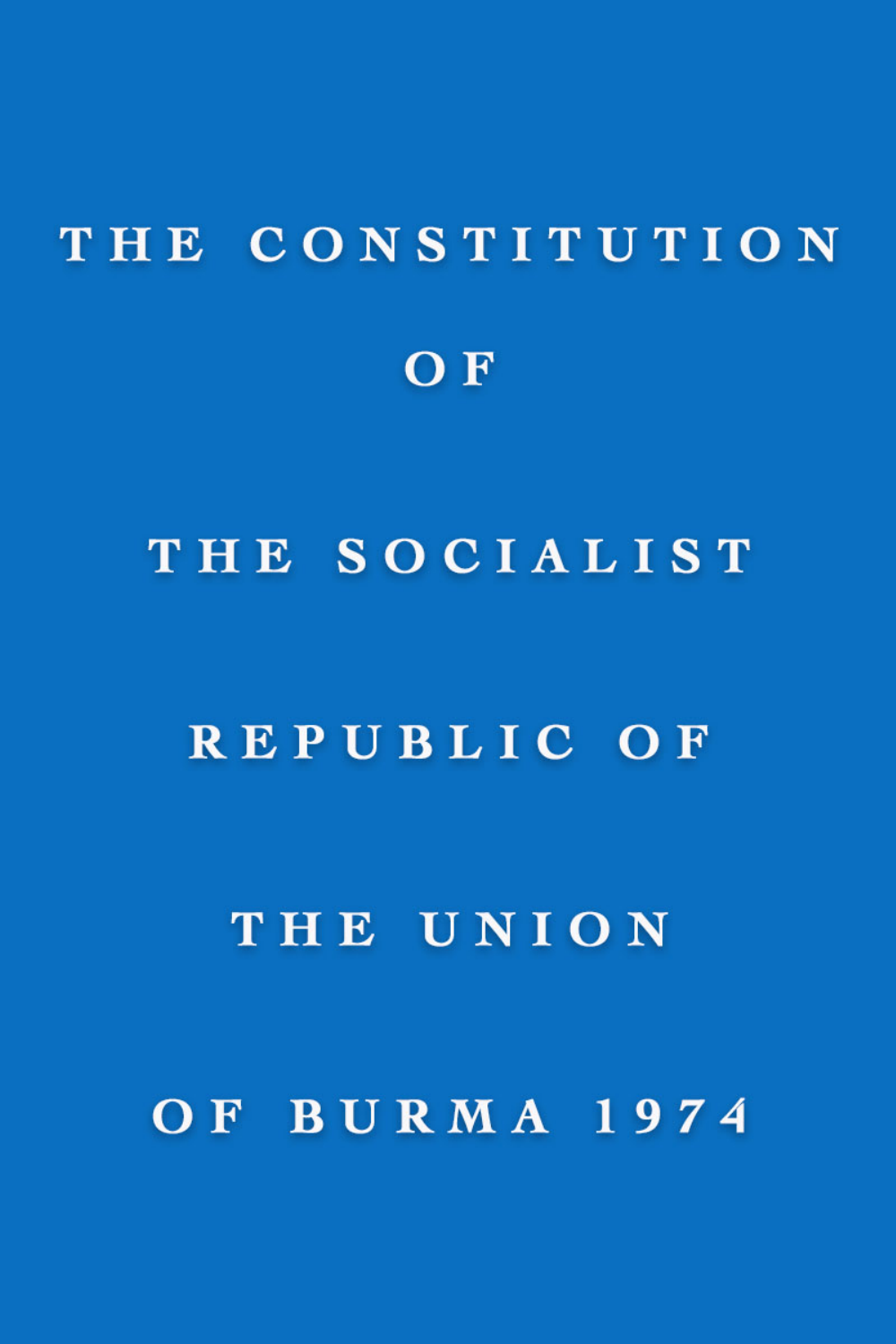# **THE CONSTITUTION OF THE SOCIALIST REPUBLIC OF THE UNION OF BURMA 19741**

#### **Preamble**

We, the people residing in the Socialist Republic of the Union of Burma have throughout history lived in harmony and unity sharing joys and sorrows in weal of woe.

The people of the land have endeavored with perseverance and undaunted courage, for the attainment of independence, displaying throughout their struggles for national liberation against imperialism an intense patriotism, spirit of mutual help and sacrifice and have aspired to Democracy and Socialism.

After attaining independence, the power and influence of the feudalists, landlords, and capitalists had increased and consolidated due to the defects in the old Constitution and the ill-effects of capitalistic parliamentary democracy. The cause of Socialism came under near eclipse.

In order to overcome this deterioration and to build Socialism, the Revolutionary Council of the Union of Burma assumed responsibility as a historical mission, adopted the Burmese Way to Socialism, and also formed the Burma Socialist Programmed Party.

The Burma Socialist Programme Party has drafted the Constitution of the Socialist Republic of the Union of Burma, in accordance with the wishes of the people, after extensive and thorough discussions with the wishes of the people, after prosperous socialist society to which the working people of the national races have long aspired.

We, the working people, firmly resolved that we shall-

 $\overline{a}$ 

Faithfully follow the leadership of the Burma Socialist Program Party,

Build a socialist economic system by the Burmese Way to Socialism, for the country to be peaceful and prosperous, opposing all pernicious systems characterized by exploitation of man by man, and of one national race by another, with a view to promoting justice and goodwill among the people, and to freeing them from apathy and callousness, ignorance, backwardness and want to opportunity,

Build a socialist democratic social order which will afford an opportunity to the people to shape their own destiny, by the Burmese Way to Socialism,

Live forever in harmony, unity and racial equality sharing joys and sorrows through weal and woe in the Socialists Republic of the Union on Burma,

Efficiently perform all duties and fulfill all obligations in the interest of the State and for the cause of Socialism while enjoying the democratic rights and personal rights and freedom bestowed by this Constitution,

<sup>&</sup>lt;sup>1</sup> National Coalition Government of the Union of Burma, The Constitution of the Socialist Republic of the Union of Burma (2002).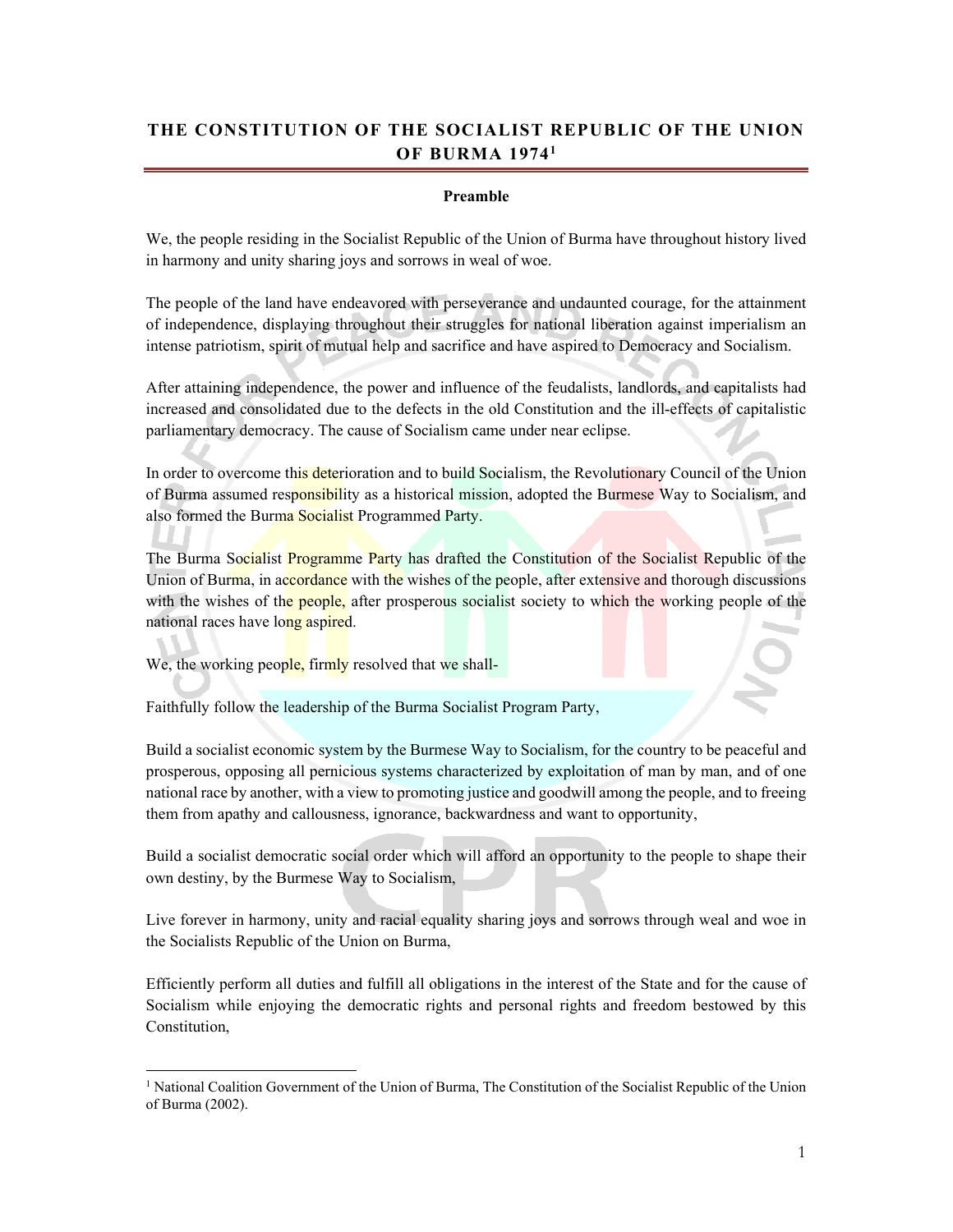Constantly strive to promote international peace and friendly relations among the nations, Do adopt this Constitution of the Socialist Republic of the Union of Burma by a nationwide referendum this 11<sup>th</sup> day of the waxing of Pyatho of the year 1335 B.E. (the 3<sup>rd</sup> day of the month of January, 1947 A.D.).

#### **CHAPTER (I) THE STATE**

- 1. Burma is a sovereign independent Socialist State of the working people. The State shall be known as The Socialist Republic of the Union of Burma.
- 2. The Socialist Republic of the Union of Burma is a State wherein various national races make their homes together.
- 3. The territory of the State shall be the land, sea and airspace which constitute its territory o the day this Constitution is adopted.
- 4. National sovereignty shall reside in entire State.

# **CHAPTER (II) BASIC PRINCIPLES**

- 5. A Socialist society is the goal of the State.
- 6. The economic system of the State is a Socialist economic system.
- 7. Socialist democracy is the basis of the State structure.
- 8. There shall be no exploitation of man by man nor of one national race by another in the State.
- 9. The State safeguards the interests of the working people whose strength in based on peasants and workers.
- 10. The State shall cultivate and promote the all-round physical, intellectual and moral development of youth.
- 11. The State shall adopt a single-party system. The Burma Socialist Programme Party is he sole political party and it shall lead the State.
- 12. The sovereign powers of the State, legislative, executive and judicial reside in the people, comprising all national races whose strength is based on peasants and worker. The Pyithu Hluttaw, [People's Congress] elected by citizens having the right to vote, exercises the sovereign power invested in it by the people and delegates to Organs of State Power in accordance with this Constitution.
- 13. The Pyithu Hluttaw shall exercise the legislative power solely by itself while it may delegate executive and judicial powers to the Central and Local Organs of State Power formed under this Constitution.
- 14. The Organs of State Power at different levels shall function in accordance with socialist democratic practices which include mutual reporting, mutually offering, accepting and respecting of advice and wishes collective leadership, collective decision making, abiding by collective decision, lower organs carrying out the decisions and directives of the higher organs which in turn respect the views submitted by the lower organs.
- 15. Every citizen has, in accordance with this Constitution and other relevant laws, the right to
	- i. elect, and to be elected as, people's representatives to the Organs of State Power at different levels;
	- ii. recall elected people's representatives.
- 16. Every people's representative, elected to any Organ of State Power shall report back to the electorate on his work and shall also ascertain the wishes of the people.

22.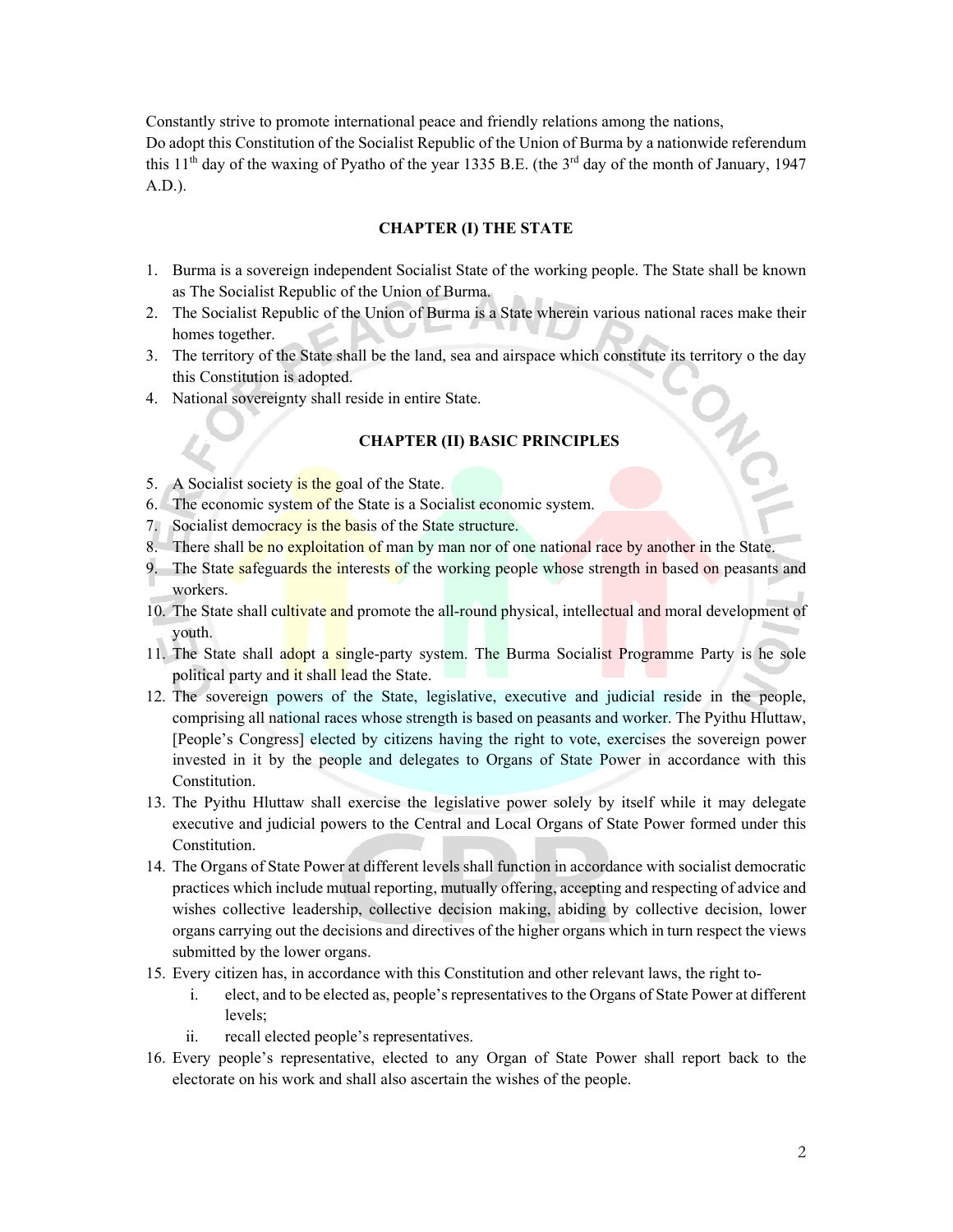- 17. The working people shall have full participation in local matters, so that such matters maybe resolve as far as possible, at the local level. They shall be invested with duties and powers.
- 18. The State
	- i. is the ultimate owner of all natural resources above and below the ground, above and beneath the waters and in the atmosphere, and also of all the land;
	- ii. shall develop, extract, exploit and utilize the natural resources in the interest of the working people of all the national races.
- 19. The State shall nationalize the means of production within the land. Suitable enterprises shall be owned and operated by co-operatives.
- 20. The State may, in accordance with law, permit such private enterprise which do not undermine the socialist economic system.
- 21. (a) The State shall be responsible for constantly developing and promoting unity, mutual assistance, amity and mutual respect among the among the national races.

(b) The national races shall enjoy the freedom to profess their religion, use and develop their language, literature and culture; follow their cherished traditions and customs, provided that the enjoyment of any such freedom does not offend the laws or the public interest.

- 22. All citizens shall
	- i. be equal before the law, regardless of race, religion, status, or sex;
	- ii. enjoy equal opportunities;
	- iii. enjoy the benefits derived from his labour in proportion to his contributions in manual or mental labour;
	- have the right to inherit according to law.
- 23. No penal law shall have retrospective effect.
- 24. Punishments shall not be awarded in violation of human dignity.
- 25. Laws shall be enacted to enforce the freedoms, powers, rights, duties and restrictions prescribed by the Constitution.
- 26. The State consistently practices an independent foreign policy, aimed at international peace and friendly relations among nations, and upholds the principles of peaceful co-existence of nations.
- 27. These basic principles constitute the guidelines for interpreting the provisions of this Constitution and of other laws.

# **CHAPTER (III) STATE STRUCTURE**

- 28. Local autonomy under central leadership is the system of the State.
- 29. (a) Local areas of the Socialist Republic of the Union of Burma shall be organized as follows:-
	- 1. villages are organized as village-tracts;
	- 2. wards are organized as towns;
	- 3. village-tracts and towns are organized as townships;
	- 4. townships are organized as states or divisions;
	- 5. states and divisions are organized as the State.
	- (b) The different levels of administrative areas of the Socialist Republic of he Union of Burma shall be as follows:-
		- 1. wards or village-tracts;
		- 2. townships;
		- 3. states or divisions;
		- 4. the State.
- 30. (a) Kawthoolei is constituted as Karen State;
	- (b) Chin Special Division is constituted as Chin State;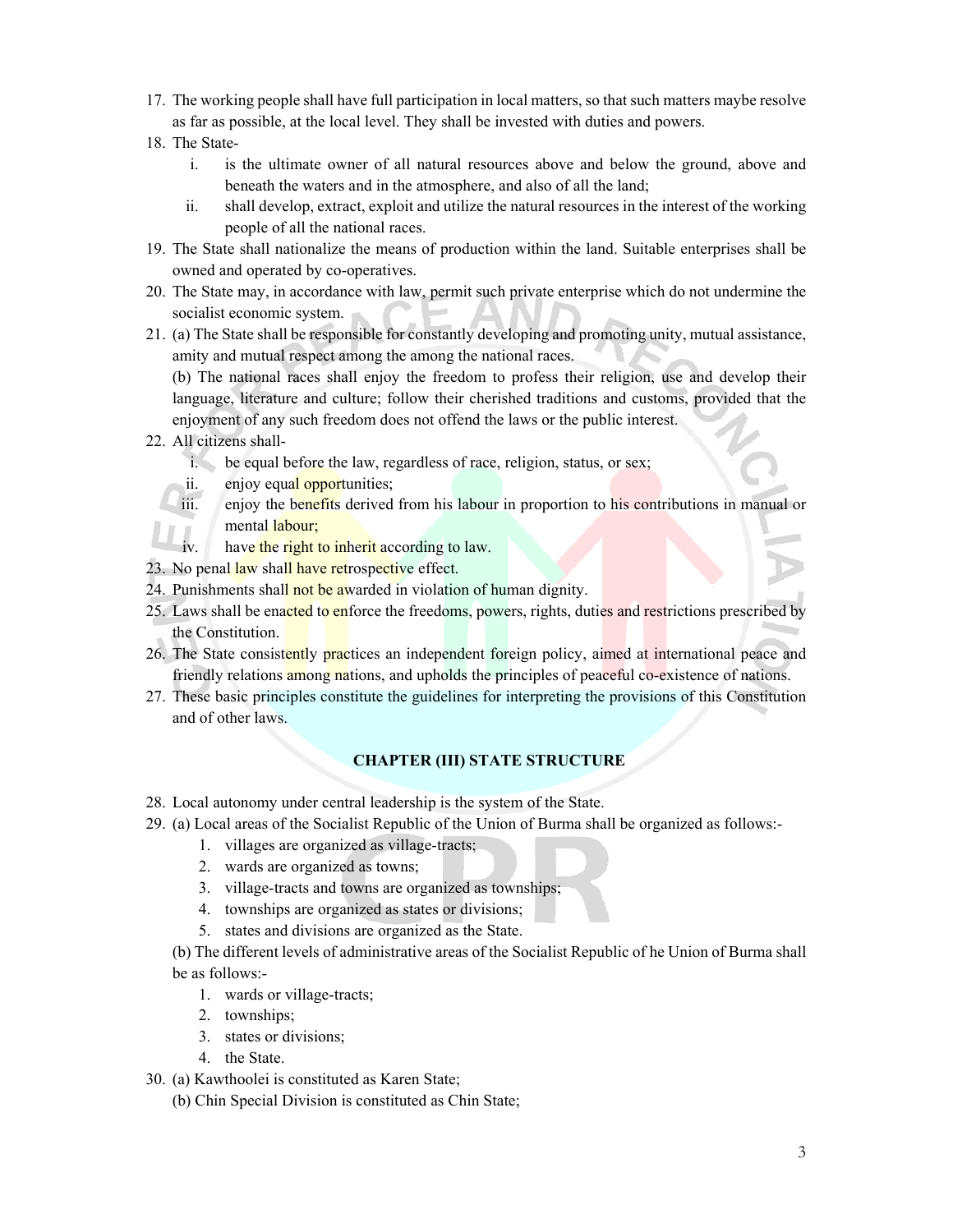- (c) Tenasserim Division (1) is constituted as Mon State;
- (d) Tenasserim Division (2) is constituted as Tenasserim Division;
- (d) Arakan Division is constituted as Arakan State.
- 31. The States and Divisions of the Socialist Republic of the Union of Burma are as follows:-
	- (a) Kachin State
	- (b)Kayah State
	- (c) Karen State
	- (d) Chin State
	- (e) Sagaing Division
	- (F) Tenasserim Division
	- (g) Pegu Division
	- (h) Magwe Division
	- (i) Mandalay Divisions
	- (j) Mon State
	- (k) Arakan State
	- (l) Rangoon Division
	- (m) Shan State
	- (n) Irrawaddy Division
- AND RECTION 32. The Socialist Republic of the Union of Burma has a unicameral Pyithu Hluttaw.
- 33. The Council of State shall be formed for the purpose of directing, supervising and coordinating the works of the Central and Local Organs of State Power and of the Bodies of Public Services in accordance with the laws, rules and resolutions passed by the Pyithu Hluttaw.
- 34. The following Central Organs of State Power shall be formed to carry out the tasks laid down by the Pyithu Hluttaw:
	- a. The Council of Ministers;
	- b. The Council of People's Justices;
	- c. The Council of People's Attorneys;
	- d. The Council of People's Inspectors.
- 35. A People's Council shall be formed for each State, Division, Township, Ward and Village-tract.
- 36. (a) An Executive Committee, a Committee of Judges and an Inspection Committee shall be formed for each State, Division, or Township People's Council.

(b) An Executive Committee and a Committee of Judges shall be formed for each Ward or Villagetract People's Council.

- 37. Bodies of Public Services, such as bodies of Public Administrative Services, Judicial Services, Law Services and Accounts Services shall be formed where necessary at central and local levels.
- 38. The Pyithu Hluttaw may, in the interests of the State re-demarcate the territorial limits of the State by a vote of 75 per cent of all the members of the Pyithu Hluttaw.
- 39. The Pyithu Hluttaw may make laws to –

(a) reconstitute States or Divisions as the need arises, after ascertaining the wishes of the citizens residing in the States or Divisions concerned;

(b) re-demarcate the boundary of any State or Division, as the need arise, after ascertaining the wishes of the citizens residing in the States or Divisions concerned;

(c) change the name of any State or Division, as the need arises, after ascertaining the wishes of citizens residing it the State of Division concerned.

40. The Council of Ministers may constitute or reconstitute villages, villages, village-tracts, wards, towns and townships within a State or Division, as the need arises, in consultation with the People's Councils concerned.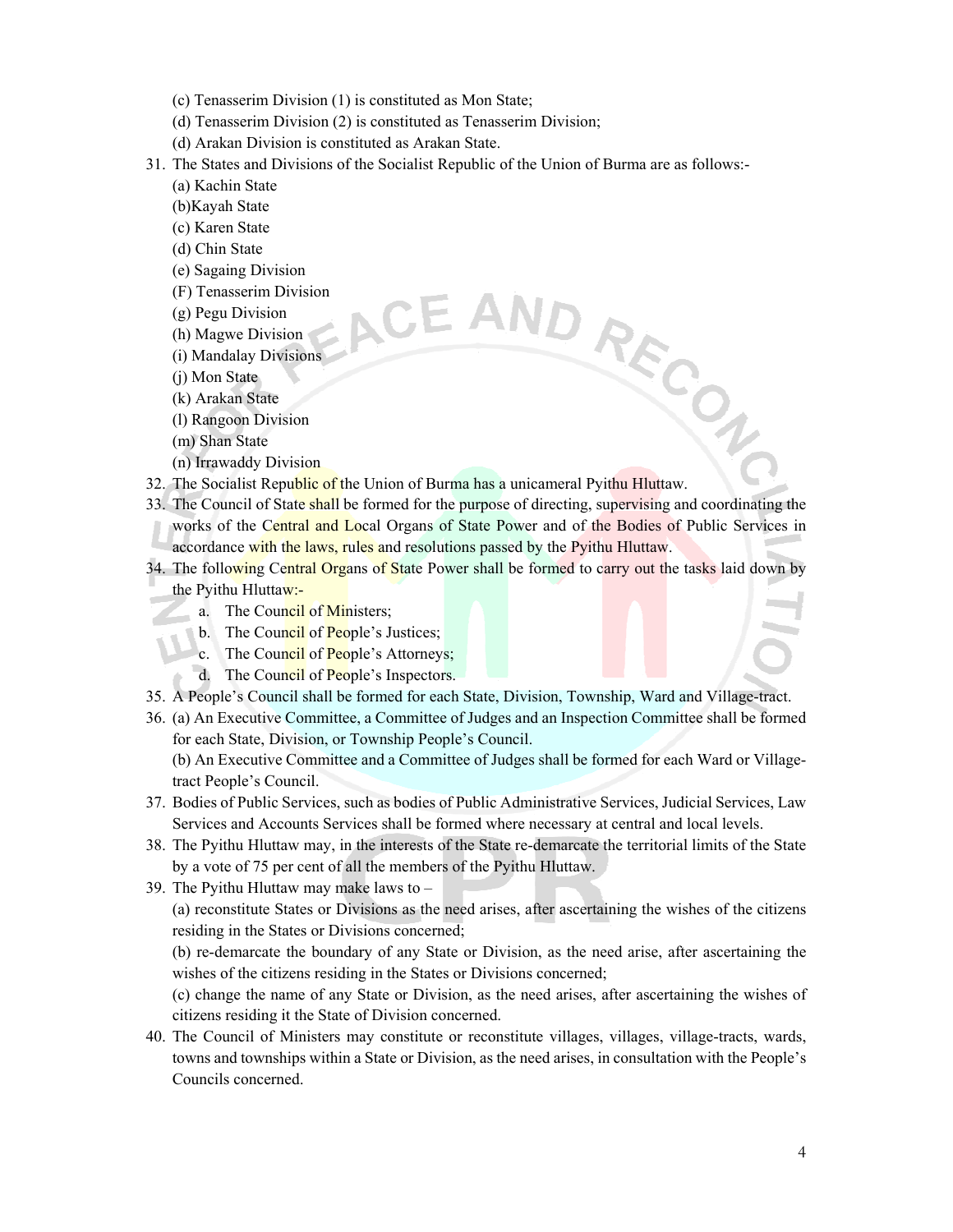#### **CHAPTER (IV) PYITHU HLUTTAW**

- 41. The Pyithu Hluttaw is the highest Organ of state power. It exercises the sovereigns powers of the State on behalf of the peoples.
- 42. The Pyithu Hluttaw shall be formed with People's representatives elected directly by secret ballot by citizens who have the right to vote under this Constitution and other electoral laws.
- 43. The regular term of the Pyithu Hluttaw is four years from the date of its first session.
- 44. The legislative power of the State is vested solely in the Pyithu Hluttaw.
- 45. The Pyithu Hluttaw may delegate executive and judicial powers of the State to Central and Local Organs of State Power in accordance with this Constitution.
- 46. The Pyithu Hluttaw shall have the right to enact laws concerning the culture of a national race only with the consent of more than half of all the members of the Pyithu Hluttaw from the State or Division concerned.
- 47. The Pyithu Hluttaw shall have exclusive power to enact laws relating to State economic plans, annual budget and taxation.
- 48. The Pyithu Hluttaw may decide to declare war and to make peace only by a vote of 75 percent of all its members. The Council of State shall convene an emergency session of the Pyithu Hluttaw should circumstances call for a decision while the Pyithu Hluttaw is not a session.

 $49. \rightarrow$ 

- 50. The Pyithu Hluttaw may decide to hold a referendum where necessary.
- 51. Regular sessions of the Pyithu Hluttaw shall be convened at least twice a year. The interval between two sessions shall not exceed eight months. The Council of State may summon a special or an emergency session of the Pyithu Hluttaw where necessary.
- 52. The Council of State shall convene a session of the Pyithu Hluttaw as soon as possible 34 per cent of all members of the Pyithu Hluttaw so requisition.
- 53. (a) A Panel of Chairmen shall be elected to preside at each regular session of the Pyithu Hluttaw. (b) The members of the Pyithu Hluttaw from each State or Division shall elect a chairman from among themselves to the Panel of Chairmen. The Pyithu Hluttaw shall give its approval to the election of the chairmen.

(c) Members of the Panel of Chairmen shall preside over the session of the Pyithu Hluttaw by rotation.

(d) A member of the Pyithu Hluttaw who is also a member of the Council of State or of any Central Organ of State Power shall not be a member of the Panel of Chairmen. Should a member of the Panel of Chairmen be elected to the Council of State or to any Central Organ of State Power he shall resign from the Panel.

(e) The Panel of Chairmen shall continue to carry out its duties till a new Panel has been elected at the next regular session of the Pyithu Hluttaw.

(f) The Panel of Chairmen of the Pyithu Hluttaw shall convene a session of the Pyithu Hluttaw if the Council of State fails to comply within 30 days from the date of a requisition made under Article 52.

- 54. The Pyithu Hluttaw shall (a) constitute various Affairs Committees of the Pyithu Hluttaw relating to economic, financial social public administrative, legislative, foreign, national races and other affairs, with members elected form among those of the Pyithu Hluttaw; (b) in accordance with law constitute a National Defence and Security Committee consisting of a suitable number of members of the Council of State and of the Council of Ministers.
- 55. The Pyithu Hluttaw shall enact a law to enable the Council of People's Inspectors to conduct inspections through committees to be formed by it to determine whether or not the activities and the work of the following bodies are beneficial to the interests of the people: -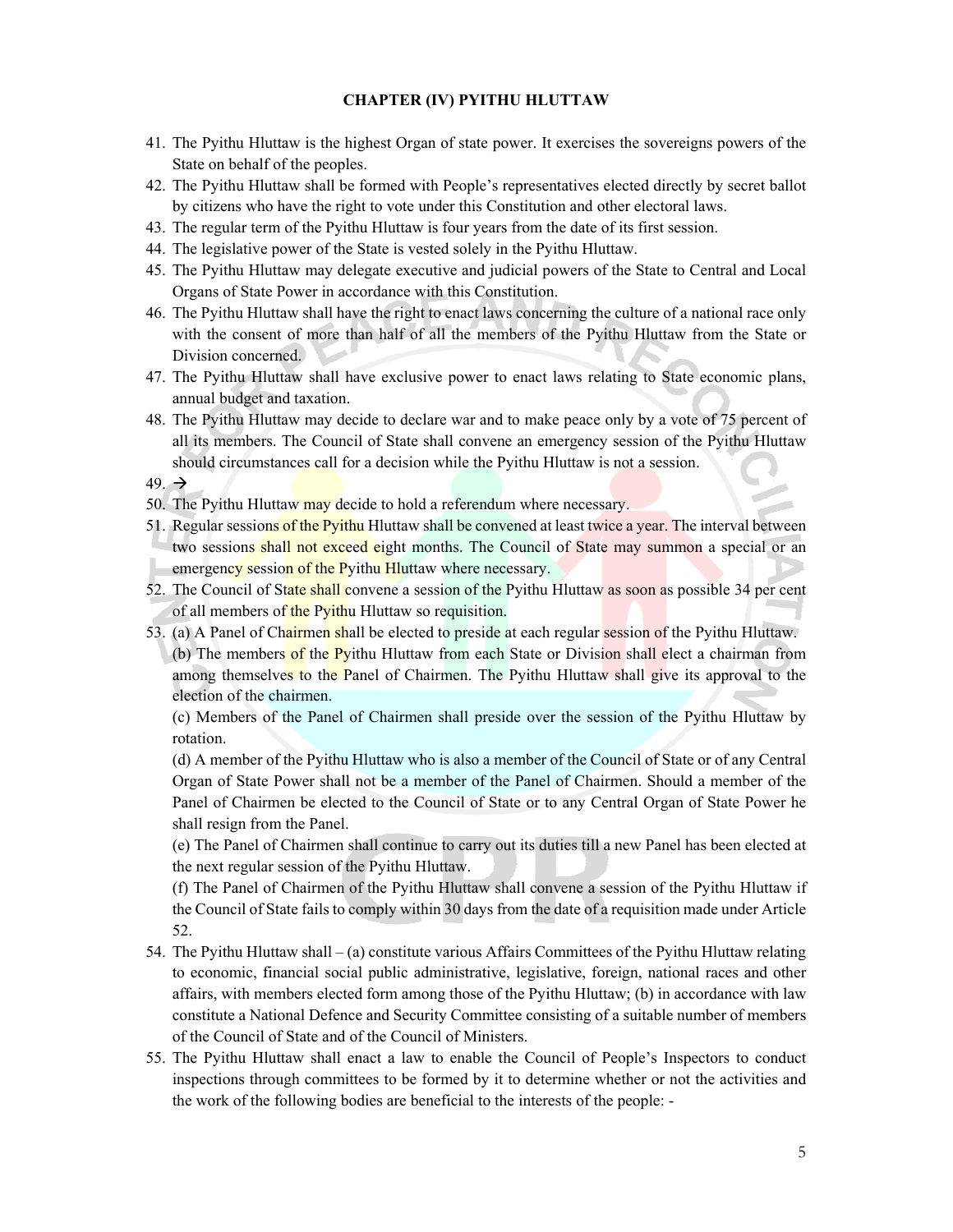- a. Local Organs of State Power;
- b. Ministries; Bodies of Public Services;
- c. and Such other organizations as maybe prescribed by law.
- 56. The Pyithu Hluttaw may form Commissions and Committees as and when necessary and invest them with duties and powers.
- 57. The Pyithu Hluttaw shall make laws, rules and procedures for itself and for its Affairs Committees.
- 58. The Council of State and the Central Organs of State Power shall be responsible to the Pyithu Hluttaw.
- 59. (a) If need should arise to arrest any member of the Pyithu Hluttaw while it is in session, reliable evidence in support of such need shall be produced before the Panel of Chairmen. No such arrest shall be made without the price approval of the Panel of Chairmen. No such arrest shall be made without the prior approval of the Panel of Chairmen.

(b) If need should arise to arrest any member of the Pyithu Hluttaw belonging to any organ of the Pyithu Hluttaw, while such need shall be produced before the Council of State. No such arrest shall be made without the prior approval of the Council of State.

(c) If any member of the Pyithu Hluttaw is arrested while the Pyithu Hluttaw or any organ of the Assembly to which he belongs is not in session the arrest and reliable evidence in support thereof shall be submitted to the Council of State as soon as possible.

- 60. All deliberations and actions in sessions of the Pyithu Hluttaw or of the Organs of the Pyithu Hluttaw are absolutely privileged. No member shall be liable or punishable therefore, except under the laws, rules and regulations of the Pyithu Hluttaw.
- 61. When the Pyithu Hluttaw is not in session, the Central Organs of State Power shall reply to written questions submitted by any member of the Pyithu Hluttaw within three weeks from the date of receipt of the question.
- 62. The Pyithu Hluttaw may be dissolved any People's Council or People's Councils for any of the following reasons:
	- a. violation of any provision of this Constitution,
	- b. actions undermining national unity,
	- c. endangering the stability of the State,
		- d. contravention of any resolution adopted by the Pyithu Hluttaw,
		- e. inefficient discharge of duties.
- 63. The Pyithu Hluttaw may dissolve any People's Council or People's Councils for any of the following reasons: - (a) violation of any provisions of this Constitution; (b) actions undermining national unity; (c) endangering the stability of the State; (d) contravention of any resolution adopted by the Pyithu Hlutta; (e) inefficient discharge of duties.

# **CHAPTER (V) COUNCIL OF STATE**

64. The Pyithu Hluttaw shall form the Council of State with the following person elected from among its members: -

(a) one member each elected by the States and Divisions, from among members of the Pyithu Hluttaw of the State or Division concerned,

(b) members elected by the members of the Pyithu Hluttaw from among themselves, equal in number to the number of representatives elected under Clause (*a*) of this Article, and (c) the Prime Minister.

65. Members of the Council of State elected under Clauses (a) and (b) of Article 64 shall elect from among themselves the Chairman and the Secretary of the Council of State and shall obtain the approval of the Pyithu Hluttaw for such election.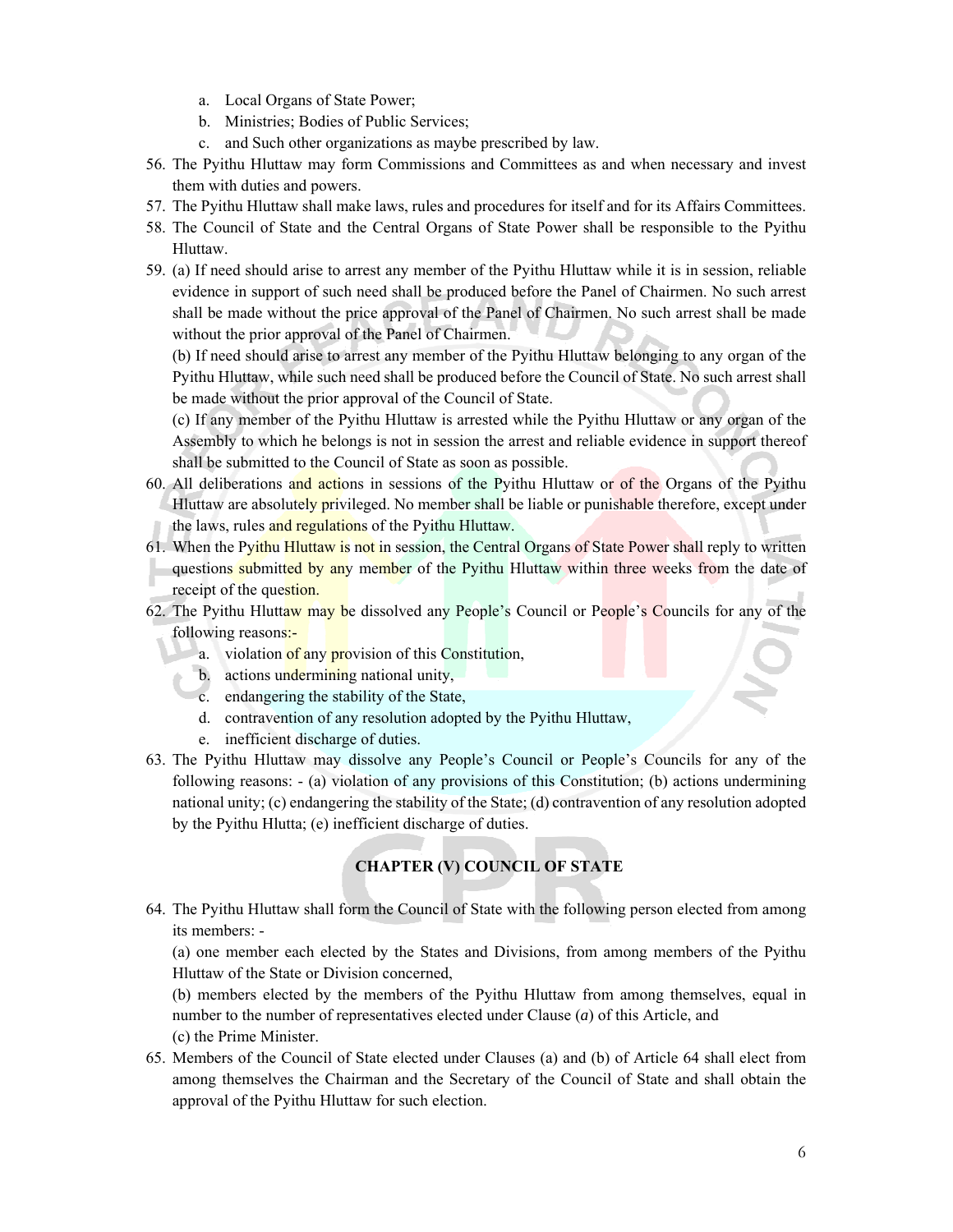- 66. The Chairman of the Council of State shall be the President of the Republic.
- 67. The term of office of the President is the same as that of the Council of State.
- 68. The President of the Republic represents the State.
- 69. If the Chairman of the Council of State is temporarily incapable of performing his duties the Secretary of the Council of State shall perform the duties of the chairman, in addition to his own.
- 70. The Council of State shall be responsible for giving effect to the provisions of this Constitution.
- 71. The Council of States is responsible to the Pyithu Hluttaw. It shall report on its activities to the nearest session of the Pyithu Hluttaw.
- 72. The term of office of the Council of State is the same as that of that of the Pyithu Hluttaw. The Council of State shall, on the expiry of the Pyithu Hluttaw, continue to perform its duties and functions till a new Council of State has been duly elected and constituted.
- 73. The Council of State shall (a) convene sessions of the Pyithu Hluttaw in consultation with the Panel of Chairmen of the Pyithu Hluttaw;
	- (b) interpret the laws other than this Constitution of the purpose of uniformity;
	- (c) promulgate laws enacted and rules made but the Pyithu Hluttaw;
	- (d) submit lists of candidates from among the members of the Pyithu Hluttaw to enable the Pyithu Hluttaw to elect the Council of Ministers, the Council of Ministers, the Council of People's Justice, the Council of People's Attorneys and the Council of People's Inspectors. [Members of the Council of State elected under Clauses (a) and (b) of Article 64 shall collectively submit such lists.];
	- (e) submit a list of candidates from among the members of the Pyithu Hluttaw to enable the Pyithu
	- Hluttaw to elect Affairs Committees of the Pyithu Hluttaw [Members of the Council of State elected under Clauses (*a*) and (*b*), of Article 64 shall collectively submit such lists];
	- (f) make decisions concerning the establishment of diplomatic relations with foreign countries, severance of such relations and appointment and recall of diplomatic representatives;
	- (g) make decisions concerning the acceptance of credentials of envoys of foreign States or their recall;
	- (h) make decisions concerning the entering into, ratification or amendment of international treaties, or the withdrawal from such treaties with the approval of the Piythu Hluttaw;
	- (i) make decisions concerning international agreements;
	- (j) appoint or remove Deputy Ministers;
	- (k) decide on the temporary suspension from duty or attendance of any sessions of any member of the Pyithu Hluttaw against whom action for high treason may be called for, provided the approval therefore shall be obtained from the nearest session of the Pythu Hluttaw;
	- (l) appoint or dismiss heads of Bodies of Public Services;
	- (m) abrogate the decisions and orders of the Central and Local Organs of State Power if they are not consistent with the law;
	- (n) institute, confer or revoke titles, honours and awards;
	- (o) grant pardons or amnesty;
	- (p) perform other duties and exercise powers invested under this Constitution and other laws.
- 74. The Council of State may make, if necessary, ordnances having the force of law, on matters other than those prescribed in Article 47, during the interval between sessions of the Pyithu Hluttaw. Such orders shall be submitted for approval to the nearest session of the Pyithu Hluttaw held within 90 days, If no session of the Pyithu Hluttaw is due within 90 days after the promulgation of such orders, an emergency session of the Pyithu Hluttaw shall be convened and approval obtained. Such orders shall cease to have effect from the date on which they are disapproved by the Pyithu Hluttaw.
- 75. The Council of State may take suitable military action in the face of aggression against the State and action so taken shall be submitted to an emergency session of the Pyithu Hluttaw. If the situation is such that it is absolutely impossible to convene an emergency session of the Pyithu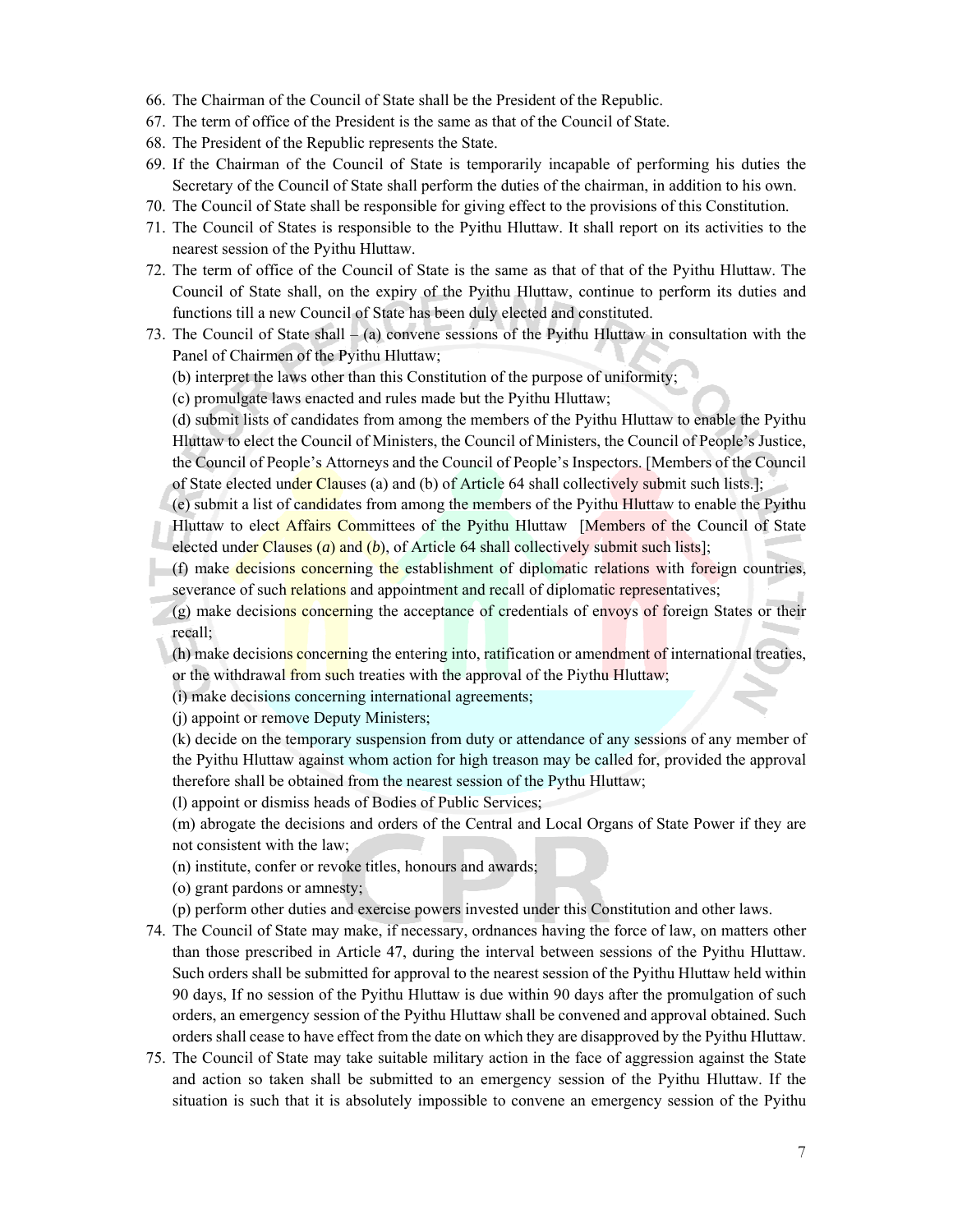Hluttaw, the Council of State may continue all necessary military action. Such action shall be submitted for approval to the nearest session of the Pyithu Hluttaw.

- 76. The Council of State may declare a state of emergency and promulgate martial law in specified areas or in the entire State, if an emergency affecting the defence and security of the State should arise. It may order mobilization in certain areas or in the entire State. Such measures shall be submitted for approval to the nearest session of the Pythu Hluttaw.
- 77. The Council of State may propose to the Pyithu Hluttaw the extension of the term of the Pyithu Hluttaw or of the People's Councils at different levels by six months at a time up to three times, if wars or natural disasters or conditions prejudicial to security render elections impossible though the regular term of the Pyithu Hluttaw or of the People's Councils has expired.
- 78. If an emergency arise in the entire State, the Council of State shall declare a state of emergency and convene an emergency session of the Pyithu Hluttaw. If a sufficient number of Pyithu Hluttaw members necessary to form a quorum fails to attend, the Council of State may take the following measures: -

(a) the Council of State, the Central Organs of State Power, members of the Pyithu Hluttaw belonging to the Organs f the Pyithu Hluttaw and those members who are able to attend the session shall collectively perform the duties and functions of the Pyithu Hluttaw, and

(b) a session of the Pyithu Hluttaw shall be convened as soon as the situation permits and approval obtained on the measures taken on behalf of the Pyithu Hluttaw.

- 79. The Council of State shall direct, supervise and co-ordinate the work of the Central and Local Organs of State Power and of the Bodies of Public Services in accordance with the laws, rules and resolutions passed by the Pyithu Hluttaw.
- 80. The Chairman of the Council of State shall sign the laws, rules and resolutions passed by the Pyithu Hluttaw as well aw the orders promulgated by the Council of State. These shall be promulgated in the official Gazette.
- 81. Bodies of Public Services may be constituted only by decision of the Council of State.
- 82. The Council of Ministers shall be formed as follows:-
	- (a) The Pyithu Hluttaw elects members of the Council of Ministers from among those members of the Pyithu Hluttaw whose names are on the list submitted collectively by members of the Council of State elected under Clauses (a) and (b) of Article 64.
	- (b) The Council of Ministers elects a Prime Minister from among its members.

(c) The Council of Ministers elects Deputy Prime Ministers from among the Ministers nominated by the Prime Minister.

- 83. The Council of Ministers is the highest executive organ of the State.
- 84. The Council of Ministers is responsible to the Pyithu Hluttaw when the Pyithu Hluttaw is in session and to the Council of State when the Pyithu Hluttaw is not in session.
- 85. The Council of Ministers –

(a) shall submit to the Council of State a list of those members of the Pyithu Hluttaw who should be appointed as Deputy Ministers;

(b) may propose to the Council of State the termination of the service of a Deputy Minister, when necessary.

86. (a) The term of office of the Council of Ministers in the same as that of the Pyithu Hluttaw. On the expiry of the term of the Pyithu Hluttaw, the Council of Ministers shall continue to perform its duties until a new Council of Ministers has been elected.

(b) The term of office of Deputy Ministers is the same as that of the Council of Ministers.

87. The Council of Ministers –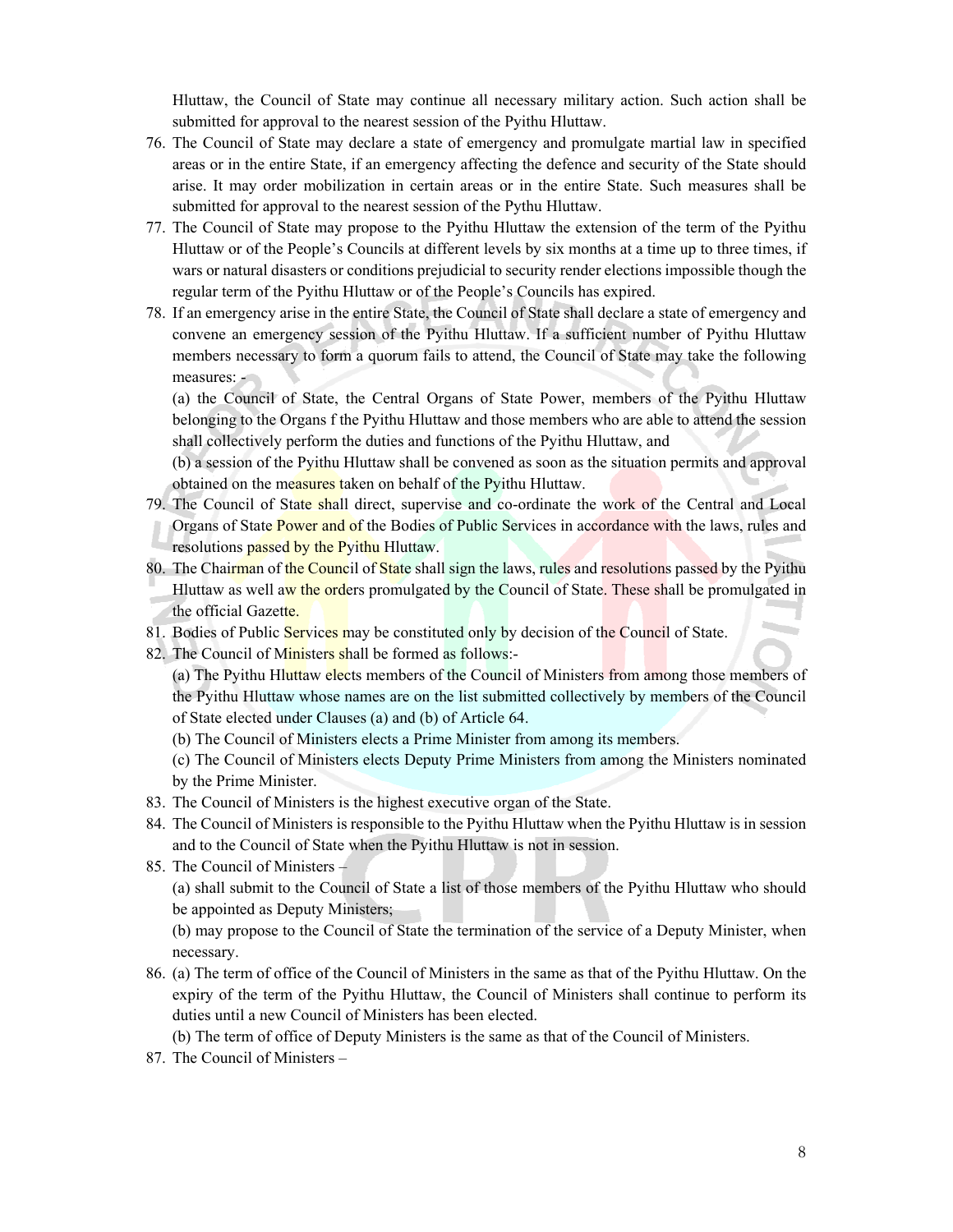(a) is responsible for the management of executive, economic, financial, social, cultural and foreign affairs and national defence on behalf of the Pyithu Hluttaw in accordance with the principle of collective leadership;

- (b) implements the socialist economic system through the economic plans of all the national races;
- (c) implements the resolutions of the Pyithu Hluttaw and the orders of the Council of State;
- (d) directs and co-ordinates the Ministries, organs of public administration and the Executive Committees of the People's Councils at different levels;
- (e) maintains the rule of law and upholds law and order;
- (f) performs such other duties as may be laid down by eh Pyithu Hluttaw or the Council of State

RE

- 88. The Council of Ministers shall draw up, after making necessary adjustments, and submit the following to the Pyithu Hluttaw through the Council of State:-
	- (a) long-term, short-term and annual economic plans;
	- (b) annual budgets;
	- (c) annual reports on the situation of the State;
	- (d) reports that may be required from time to time.
- 89. The Council of Ministers shall be solely responsible for the submission of the following bills to the Pyithu Hluttaw through the Council of State for enactment into law:-
	- (a) bills on economic plans;
	- (b) bills on budgets;
	- (c) bills on taxation.
- 90. Each Minister is responsible for the successful performance of the duties of those organs of public administration with which he is charged at their different levels.
- 91. A Minister is responsible to the Council of Ministers. A Deputy Minister is responsible to the Minister concerned.
- 92. The Council of Ministers may, with the approval of the Council of State, constitute such Bodies of Public Administrative Services at different levels as may be necessary and may appoint the required personnel to such Services, according to law.
- 93. The Council of Ministers shall prescribe the duties and powers of organs of public administration at all levels.
- 94. Organs of public administration at different levels shall be responsible to those of the next higher level as well as tot eh People's Councils concerned ad be subject to their supervision and inspection.

# **CHAPTER (VII) COUNCIL OF PEOPLE'S JUSTICES**

- 95. (a) The Pyithu Hluttaw elects members of the Council of People's Justices from among those members of the Pyithu Hluttaw whose names are on the list submitted collectively by members of the Council of State elected under Clauses (a) and (b) of Article 64.
	- (b) Members of the Council of People's Justices shall elect a Chairman from among themselves.
- 96. (a) The following Judicial Organs shall be constituted in the State
	- (1) the Council of People's Justices;
	- (2) State Judges' Committee, Divisional Judges' Committee;
	- (3) Township Judges' Committee;
	- (4) Ward Judges' Committee, Village-tract Judges' Committee;
	- (b) The Pyithu Hluttaw shall prescribe, by law, the duties and powers of the Judicial Organs.
- 97. The term of office of the Council of People's Justices shall be the same as that of the Pyithu Hluttaw. The Council of People's Justices shall, on expiry on the term of the Pyithu Hluttaw, continue to perform its duties and functions till a new Council of People's Justices has been elected.
- 98. Justice shall be administered collectively by each judicial organ.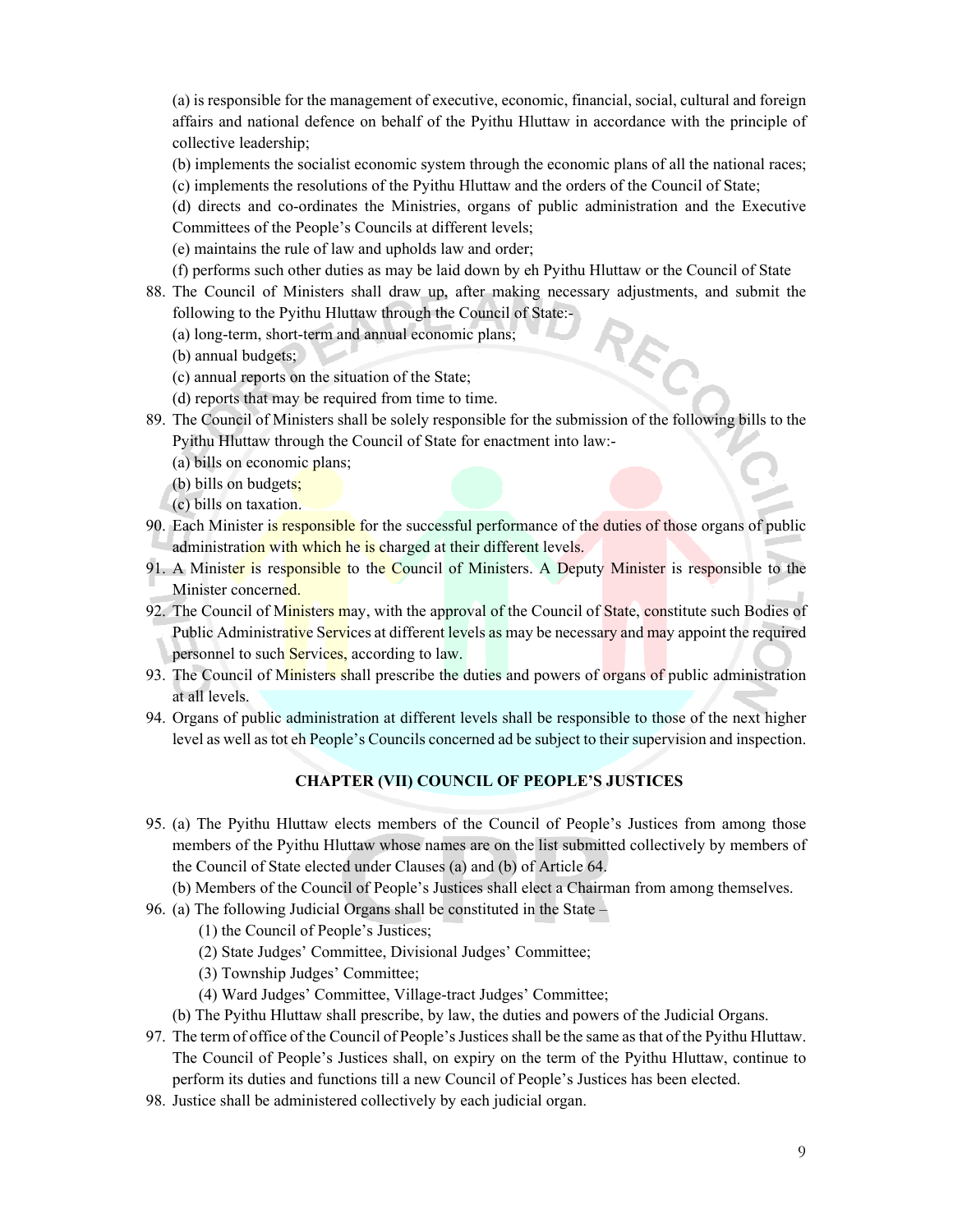- 99. Military justice for members of the People's Defence Services may be administered according to law by a collective organ or by a single judge.
- 100. Administrative tribunals may be formed according to law.
- 101. Administration of justice shall be based on the following principles:- (a) to protect and safeguard the Socialist system;
	- (b) to protect and safeguard the interests of the working people;
	- (c) to administer justice independently according law;
	- (d) to educate the public to understand and abide by the law;

(e) to work within the framework of law as far as possible for the settlement of cases between members of the public;

- (f) to dispense justice in open court unless otherwise prohibited by law;
- (g) to guarantee in all cases the right of defence and the right of appeal under law;
- (h) to aim at reforming moral character in meting out punishment to offenders.
- 102. The Burmese language shall be used in the administration of justice. Languages of the national races concerned may also be used, when necessary, and arrangements shall then be made to make interpreters available.
- 103. The Council of People's Justices
	- (a) is the highest judicial organ of the State and;
	- (b) shall from the necessary judicial Courts only with its members and administer justice.
- 104. The Council of People's Justices shall be responsible to the Pyithu Hluttaw and shall report to the Pyithu Hluttaw on the state of the administration of justice. When the Pyithu Hluttaw is no in session, the Council of People's Justices shall be responsible to the Council of State.
- 105. The Council of People's Justices shall supervise all judicial organs and courts within the State.
- 106. (a) The State People's Councils, the Divisional People's Councils, the Township People's Councils, the Ward People's Councils and the Village-tract People's Councils shall respectively form the State Judges' Committees, the Divisional Judges' Committees, the Township Judges' Committees, the Ward Judges' Committees and the Village-tract Judges' Committees with persons elected from among elected from among the members of the respective People's Councils.

(b) Members of Judges' Committees elected by the People's Council at different levels under … [illegible] shall each elect a Chairman from ... [illegible] members.

- 107. (a) The Judges' Committees of the People's Councils at different levels shall form with its members, such Courts as may be necessary. (b) If the number of members of the Judges' Committees is not sufficient to form Courts under Clause (*a*) above Courts may be formed with members of the People's Councils concerned under the leadership of a member of the Judges' Committee at the respective level. Other suitable citizens may be included in such Courts only if the number of members of the respective People's Council is not sufficient to form such Courts.
- 108. The term of office of State Judges' Committees, Divisional Judges' Committees, Township Judges' Committees, Ward Judges' Committees and Village-tract Judges' Committees shall be the same as that of the People's Councils concerned at different levels. On expiry of the term of the People's Councils at different levels, the respective Judges' Committee shall continue to perform its duties and functions until a new Judges' Committee has been elected.
- 109. The Council of People's Justices may, with the approval of the Council of State, form bodies of judicial services at different levels as may be necessary and appoint the required personnel to such services according to law.
- 110. The State Judges' Committees, the Divisional Judges' Committees, the Township Judges' Committees, the Ward Judges' Committees and the Village-tract Judges' Committees shall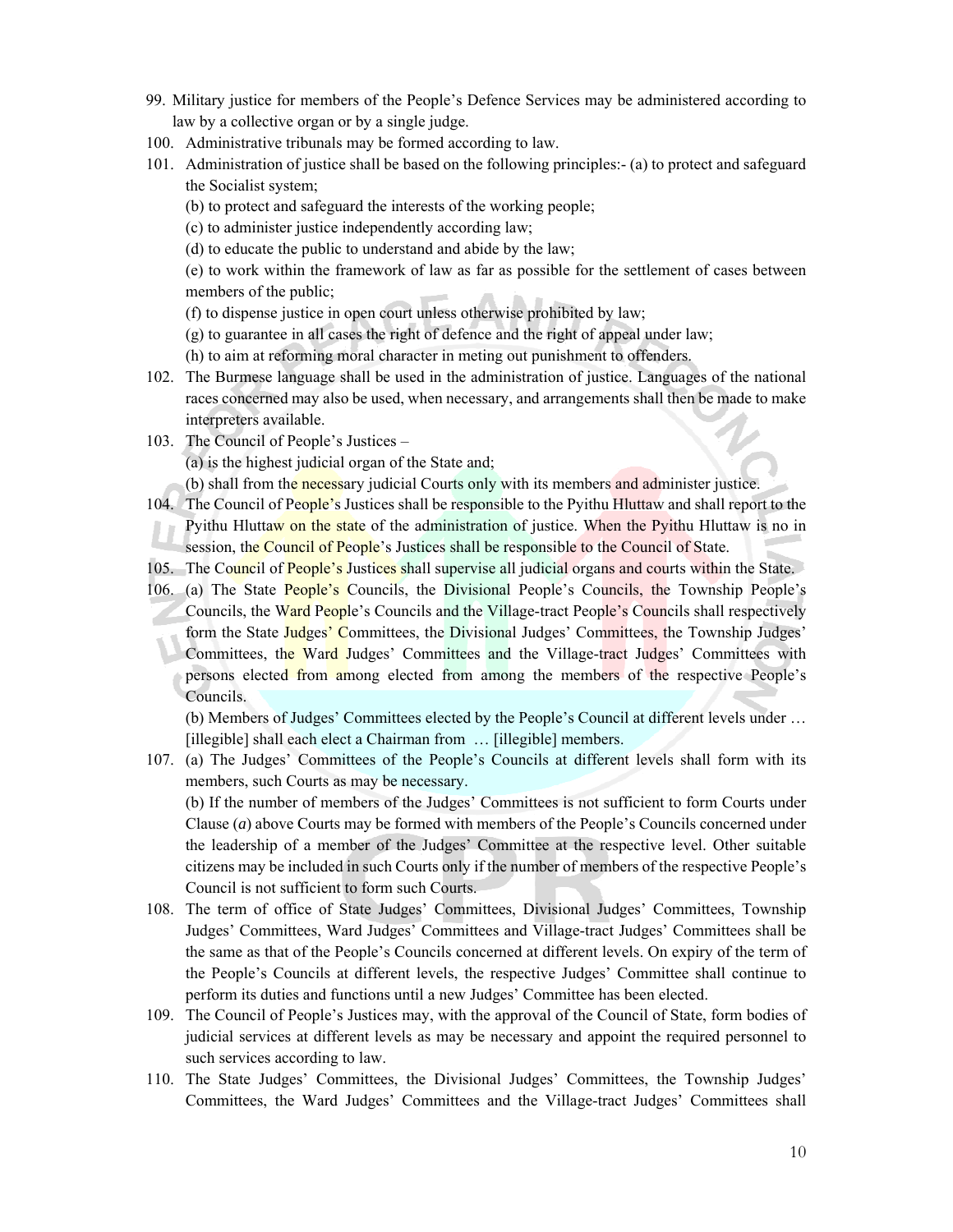supervise the judicial organs and Courts formed by them and such Judges' Committees shall be responsible to the People's Councils concerned.

#### **CHAPTER (VIII) COUNCIL OF PEOPLE'S ATTORNEYS**

111. (a) The Pyithu Hluttaw elects members of the Council of People's Attorneys from among those members of the Pyithu Hluttaw whose names are on the list submitted collectively by members of the Council of State elected under Clauses (*a)* and (*b*) of Article 64.

(b) Members of the Council of People's Attorneys shall elect a Chairman from among themselves.

- 112. The Council of People's Attorneys shall
	- (a) protect and safeguard the Socialist system;
	- (b) protect and safeguard the rights and privileges of the working people;
	- (c) tender legal advice to the Council of State and to the Council of Ministers;

(d) report to the Council of State any acts of the Central and Local Organs of State Power and of the Bodies of Public Services which infringe the law;

- (e) undertake by other duties prescribed by law
- 113. The term of office of the Council of People's Attorneys is the same as that of the Pyithu Hluttaw. On expiry of the term of the Pyithu Hluttaw, the Council of People's Attorneys shall continue to perform its duties and functions till a new Council of People's Attorneys has been elected.
- 114. The Council of People's Attorneys shall be responsible to the Pyithu Hluttaw. It shall report to the Pyithu Hluttaw on the progress of its work. It shall be responsible to the Council of State when the Pyithu Hluttaw is not in session.
- 115. The Council of People's Attorneys may, with the approval of the Council of State, form as necessary, bodies of law services at different levels and shall also appoint the required law officers in accordance with law.
- 116. The Council of People's Attorneys shall direct and supervise the Central law officers, State and Divisional law officers and Township law officers.
- 117. The Pyithy Hluttaw shall by law prescribe the duties and powers of the Council of People's Attorneys, the Central, State and Divisional law officers and Township law officers.

# **CHAPTER (IX) COUNCIL OF PEOPLE'S INSPECTORS**

- 118. (a) The Pyithu Hluttaw elects members of the Council of People's Inspectors from among those members of the Pyithu Hluttaw whose names are on the list submitted collectively by members of the Council of State elected under Clauses (a) and (b) of Article 64. (b) Members of the Council of People's Inspectors shall elect a Chairman from among themselves.
- 119. The Council of People's Inspectors is the highest organ of inspection of public undertakings.
- 120. The Council of People's Inspectors shall be responsible to the Pyithu Hluttaw. It shall submit reports to the Pyithu Hluttaw on the progress of inspection of public undertakings. It shall be responsible to the Council of State when the Pyithu Hluttaw is not in session.
- 121. (a) The Council of People's Inspectors shall conduct inspections to determine whether the activities of the Local Organs of State Power, Ministries, Bodies of Public Services and such other organizations as may be prescribed by law prove beneficial to the interests of the public. (b) The Council of People's Inspectors shall report on its findings and measures taken by it, to the Pyithu Hluttaw through the Council of State.
- 122. The term of office of the Council of People's Inspectors is the same as that of the Pyithu Hluttaw. On expiry of the term of the Pyithu Hluttaw, the Council of People's Inspectors shall continue to perform its duties and functions till a new Council of People's Inspectors has been elected.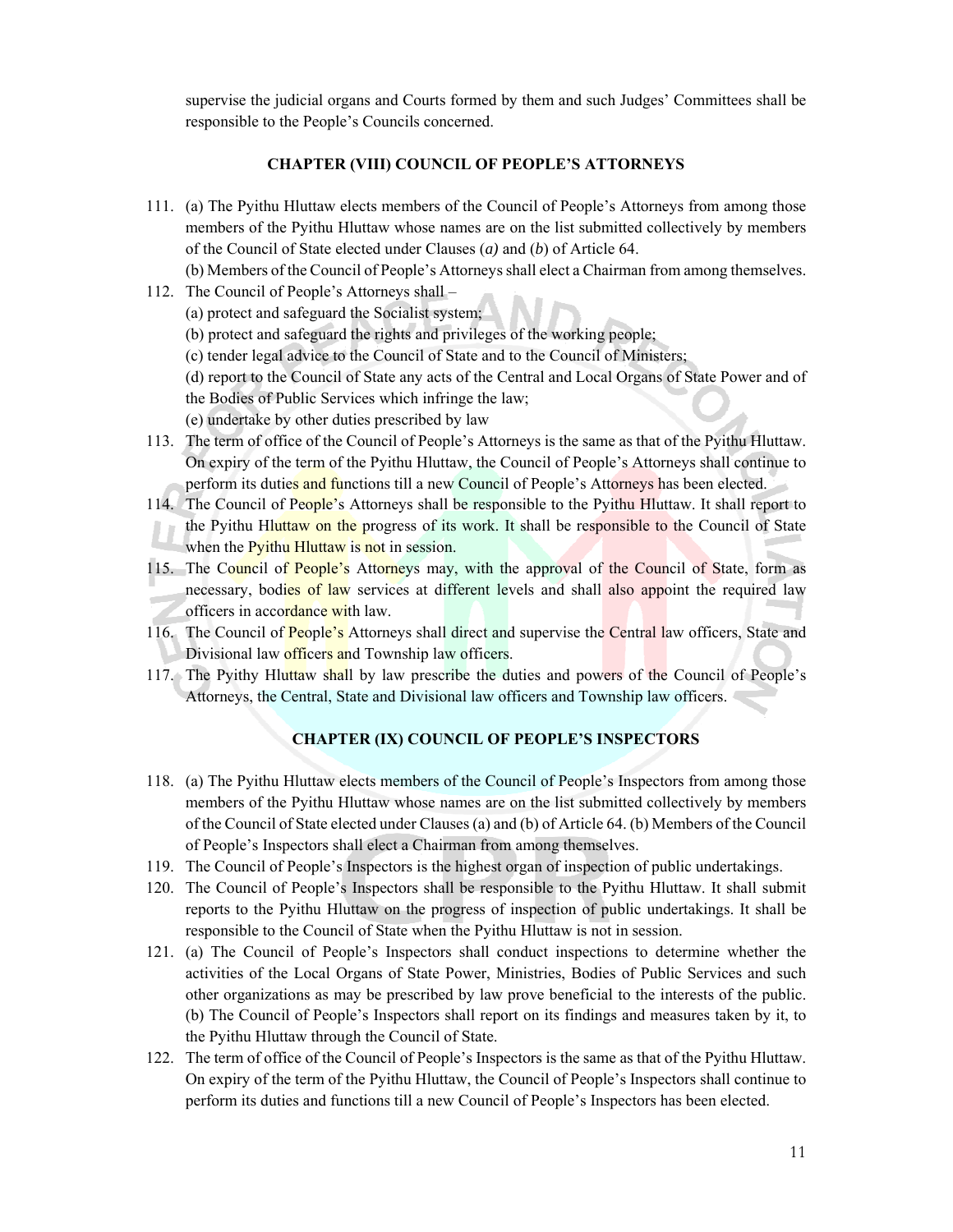- 123. (a) The State, Division and Township People's Councils shall form State, Divisions and Township Inspectorates with members of State, Divisions and Township People's Councils concerned.
	- (b) Members of each Local Inspectorate shall elect a Chairman from among themselves.
	- (c) The Pyithu Hluttaw shall by law prescribe the duties and powers of local inspectors.
- 124. Each Local Inspectorate shall be responsible to the People's Council concerned.
- 125. The Local Inspectorates shall perform the following duties: -

(a) reporting to the People's Council concerned on the activities carried out during the interval between the meetings of the People's Council;

(b) implementing tasks and submitting reports under the guidance of the People's Council concerned and of the organs at highest level.

- 126. The term of office of the Local Inspector is the same as hat of the People's Council at different levels. On expiry of the People's Council, the Local Inspectorate shall continue to perform its duties and functions until a new Local Inspectorate has been elected.
- 127. The Council of People's Inspectors may, with the approval of the Council of the Council of State, form as necessary, Bodies of Accounts Services at different levels and shall also appoint the required accounts officers in a accordance with law.
- 128. The Central Accounts Office shall be responsible to the Council of People's Inspectors and accounts offices at different levels shall be responsible tot eh Inspectorates concerned and to the accounts offices at the higher levels and shall submit to their supervision and inspection.

### **CHAPTER (X) PEOPLE'S COUNCILS**

- 129. The People's Councils at different levels shall be formed in accordance with this Constitution and electoral laws with people's representatives elected directly by secret ballot by citizens having the right to vote in the area concerned.
- 130. The number of **people's** representative constituting the People's Councils at different levels as well as the Organs of the People's Council shall be prescribed by law.
- 131. The term of office of the People's Councils at different levels shall be the same as the regular term of office of the Pyithu Hluttaw.
- 132. The People's Councils at different levels are Local Organs of State Power and they shall implement the following tasks within the framework of law:-
	- (a) economic and social affairs and public administration;
	- (b) administration of justice;
	- (c) local security, defence, maintenance of rule of law and order;

(d) solidarity of the national races and preservation, protection and promotion of their traditional cultures;

(e) Protection of the rights of the people in the area concerned and organizing and urging them to perform their duties efficiently;

(f) formulation of economic plans and their implementation;

(g) preparation of annual budgets and their co-ordination;

(h) construction, settlement and rural and urban development works;

(i) communications;

(j) directing, supervising and co-ordinating Local Organs of Sate Power and Bodies of Public Services relating to them;

(k) providing leadership to the people and keeping in close contact with them to obtain their active participation in works of public interest;

(l) preservation, protection and development of natural environments;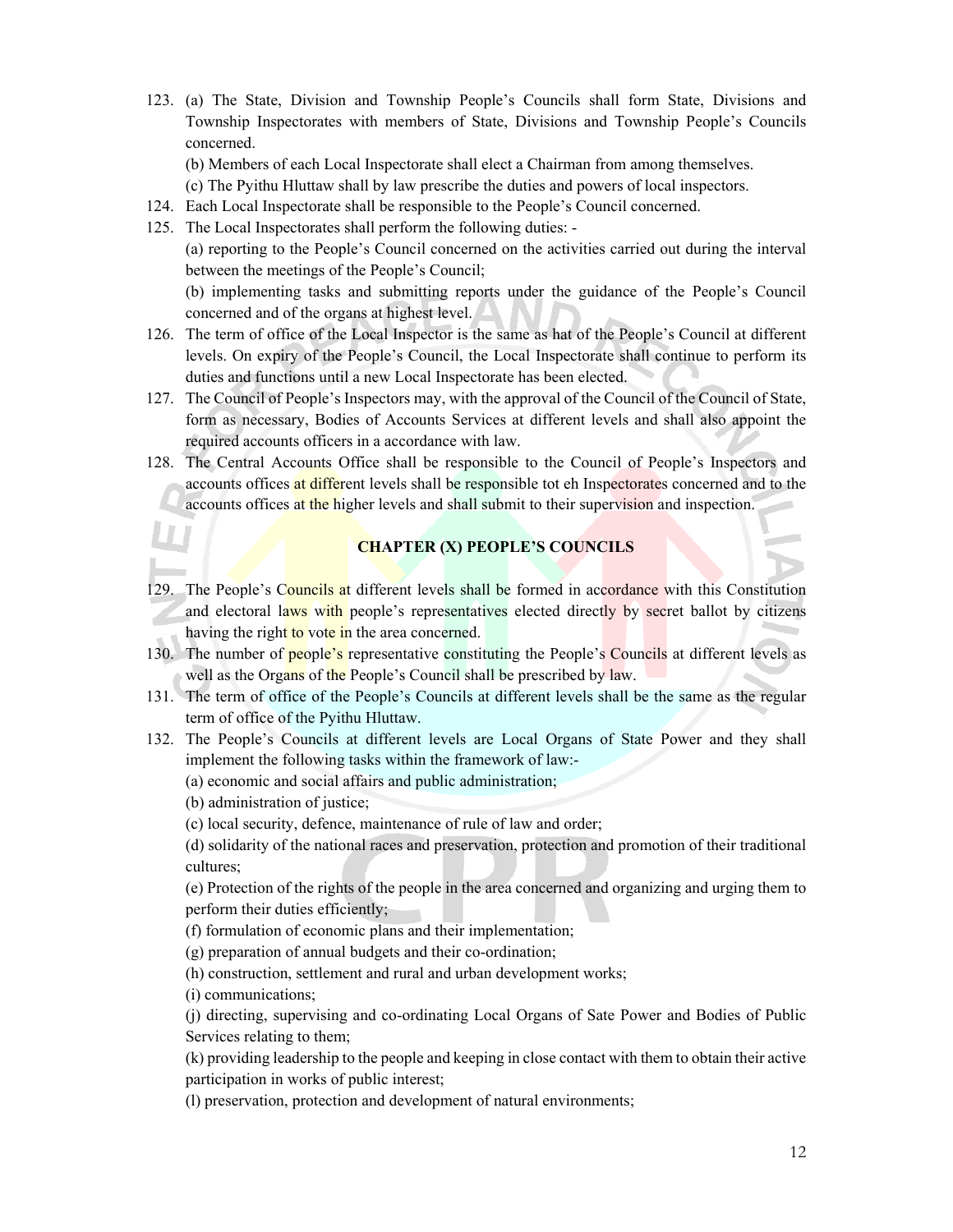(m) co-ordinating the affairs of Local Bodies of Public Services;

(n) performing such other necessary works of public interest as may be prescribed by law.

133. (a) The People's Councils at different levels shall hold meetings as prescribed by law.

(b) The Members of the Panel of Chairmen shall be elected from among the members of the People's Councils to preside over the regular meetings of the People's Councils at different levels. (c) The Members of the Panel of Chairmen shall preside over the meetings by rotation.

(d) A member of a People's Council who is also a member of the Executive Committee, the Judges' Committee or the Inspectorate of such People's Council shall not be a member of the Panel of Chairmen of such Council. Should a member of the Panel of Chairmen be elected to the Executive Committee, the Judges' Committee or the Inspectorate he shall resign from the Panel of Chairmen.

(e) The Panel of Chairmen shall continue to perform its duties till the next regular session of the People's Council is convened and a new Panel of Chairmen has been elected therefor.

(f) The Executive Committee of a People's Council shall convene a meeting of the Council of 34 per cent of all the members of the Council so requisition. If the Executive Committee fails to convene the meeting within 30 days from the date of such a requisition, the Panel of Chairmen shall, as soon as possible, convene the meeting.

- 134. The State People's Council, Divisional People's Council and Township People's Council shall form People's Council Affairs Committees with members of the People's Council concerned.
- 135. An Executive Committee shall be elected from among its members by each of the People's Councils at different levels, to implement the tasks decided upon by the People's Council. The members of the Executive Committee shall elect a chairman and a secretary from among themselves. The chairman and the secretary so elected shall concurrently be the Chairman and the Secretary of the People's Council concerned.
- 136. The Chairman of each of the People's Councils shall concurrently be the Chairman of the State, Division, Township, Ward or Village-tract concerned.
- 137. The Executive Committee of each of the People's Councils at different levels shall be responsible to the People's Council concerned.
- 138. The Executive Committees of the People's Councils at different levels shall perform the following duties-
	- (a) convening meetings of the People's Council in consultation with the Panel of Chairmen;

(b) promulgation and implementation of decisions, orders and directives oft eh People's Councils; (c) implementation of the tasks laid down by the Council of Ministers as well as by the People's

Council concerned;

(d) maintaining intercommunications between the Executive Committees at different levels and coordinating their activities; directing and supervising of the Executive Committee at the lower level by the on the higher level;

(e) directing, supervising and coordinating the work of Local Bodies of Public Services, coordinating the affairs of Public Services;

(f) submitting to the People's Council concerned, reports on the activities carried out during the interval between meetings of the People's Council;

(g) the temporary suspension from duty or attendance of any session of any member of the People's Council against whom action of high treason may be called for, provided that approval therefore shall be obtained from the nearest session of the People's Council.

139. The term of office of the Executive Committees of the People's Councils at different levels is the same as that of the People's Councils. On the expiry of the term of the People's Council, the Executive Committee shall continue to perform its duties and functions till a new Executive Committee has been elected.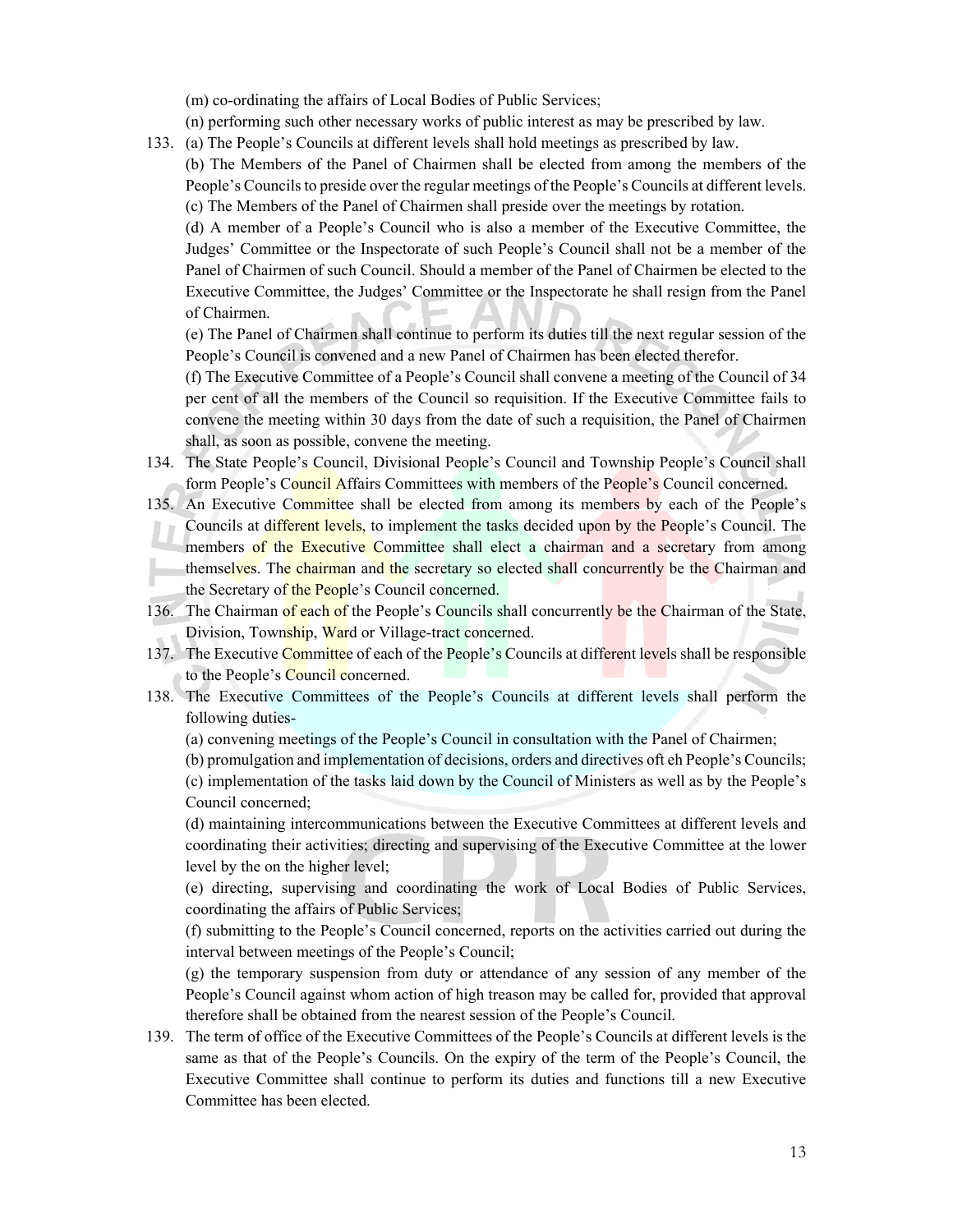140. (a) If need should arise to arrest any member of a People's Council in session, reliable evidence in support of such need shall be produced before the Panel of Chairmen of the People's Council. No arrest shall be made without the prior approval of the Panel of Chairmen to the People Council concerned.

(b) If need should arise to arrest any member of an organ of a People's Council, while such organ is in session, reliable evidence in support of such need shall be made without the prior approval of the Executive Committee.

(c) If any member of a People's Council is arrests while the People's Council or any of its organs is not in session, reliable evidence in support of such arrest shall be produced before the Executive Committee as soon as possible.

- 141. All deliberations and actions at the meetings of a People's Council and of any of its organs are absolutely privileged. No member shall be liable or punishable therefore except under the laws, rules and bye-laws of the People's Council.
- 142. Members of the People's Councils shall maintain contacts with their electorate and shall report back on their activities and keep them informed from time to time on questions of policy.
- 143. Members of the People's Councils shall seek, and submit the wishes, opinions and proposals of the people to the People's Council concerned and work for their realization.
- 144. The People's Council's may report on local matters of importance and submit advice for the benefit of the public, from the lower to the higher levels of the People's Councils, up to the Council of State.

**CHAPTER (XI) FUNDAMENTAL RIGHTS AND DUTIES OF CITIZENS** 

145. (a) All persons born of parents both of whom are nationals of the Socialist Republic of the Union of Burma are citizens of the Union.

(b) Persons who are vested with citizenship according to existing laws on the date this Constitution comes into force are also citizens.

- 146. Citizenship, naturalization and revocation of citizenship shall be as prescribed by law.
- 147. All citizens are equal before the law irrespective of race, status, official position, wealth, culture, birth, religion or sex.
- 148. Every citizen shall have the right to –

(a) enjoy the benefits derived from his labour in proportion to his contribution in manual or mental labour and diligence;

(b) freely undertake any vocation permitted by the State within the framework of the Socialist economy;

(c) settle and reside in any place within the State according to the law.

- 149. Every citizen in sickness shall have the right to medical treatment as arranged by the State.
- 150. Every working citizen has the right to
	- (a) rest and recreation,
	- (b) fixed working hours and leave as prescribed by law.
- 151. (a) Every working citizen shall enjoy benefits as prescribed by law for injury due to occupational accidents or when disabled or sick or old.

(b) Heirs to any working citizen shall enjoy benefits as prescribed by law on his death.

152. Every citizen shall have the right to education. (a) Burmese is the common language. Languages of the other national races may also be taught.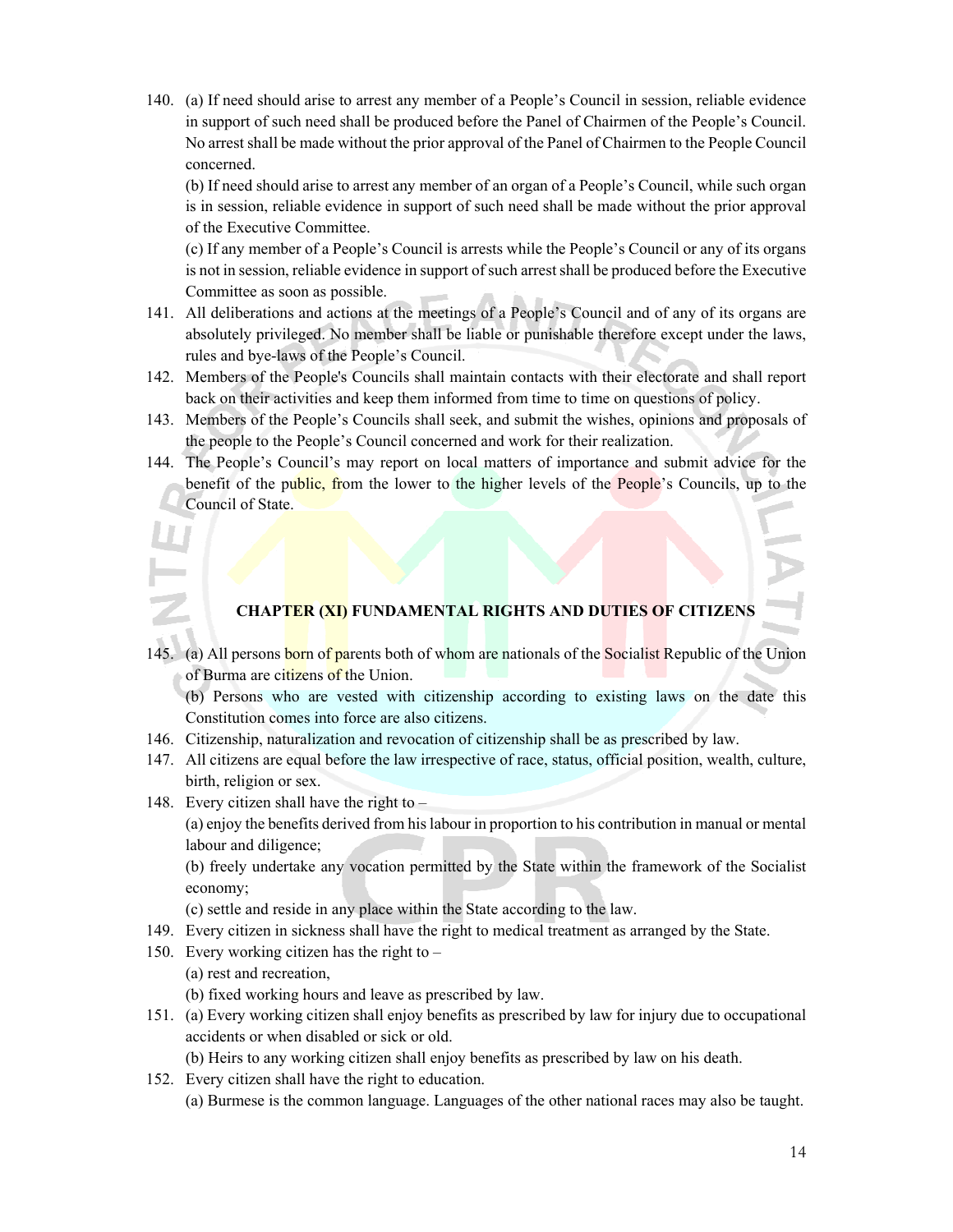(b) Every citizen shall be given basic education which the State prescribes by law as compulsory.

153. (a) Every citizen shall have the right to freely conduct scientific research, work with creativity and initiative to develop the arts, literature and other branches

(b) Every citizen shall have the right to freely use one's language and literature, follow one's customs, culture and traditions and profess the religion of his choice. The exercise of this right shall not, however, be to the detriment of national solidarity and the socialist social order which are the basic requirements of the entire Union. Any particular action in this respect which might adversely affect the interests of on or several other national races shall be taken only after consulting with and obtaining the consent of those affected.

(c) Notwithstanding the rights enjoyed under Clauses (a) and (b), acts which undermine the unity and solidarity of the national races, national security or the socialist social order are prohibited. Persons who violate this prohibition shall be punished according to law.

- 154. (a) Women shall enjoy equal political, economic, social and cultural rights as men.
	- (b) Mothers, children and expectant mothers shall enjoy those rights prescribed by law.

(c) Children born of citizens shall enjoy equal rights.

(d) Women shall enjoy freedoms and rights guaranteed by law as regards marriage, divorce, partition of property, succession and custody of their children.

155. Every citizen shall have the right –

(a) subject to the **provisions** of this Constitution, to elect and be elected to the Pyithu Hluttaw and the People's Councils at different levels;

(b) to submit in accordance with law a list of candidates for election as people's representatives to the Pyithu Hluttaw and the People's Councils at different levels;

(c) to recall in accordance wit law people's representatives elected to the Pyithu Hluttaw and the People's Councils at different levels.

156. (a) Every citizen shall have the right to freedom of thought, and of conscience, and to freely profess any religion.

(b) Notwithstanding the rights and freedoms granted under Clause (a), the State may enact laws in the interests either of the working people or of law and order.

(c) Religion and religious organizations shall not be used for political purposes. Laws shall be enacted to this effect.

- 157. Every citizen shall have freedom of speech, expression and publication to the extent that the enjoyment of such freedom is not contrary to the interests of the working people and of socialism.
- 158. Every citizen shall have the right freely to take part in political, social, call and mass organizations permitted by law and to enjoy freedom of association, assembly and procession. The State shall provide necessary assistance to the people to enable them to enjoy fully these rights and freedoms.
- 159. (a) Personal freedom and security of every citizen shall be guaranteed. (b) No citizen shall be placed in custody for more than 24 hours without the sanction of a competent judicial organ.

(c) The State shall be responsible for the protection, in accordance with law, of citizens of the Socialist Republic of the Union of Burma who are abroad.

- 160. The privacy and security of the home, property, correspondence and other communications of citizens shall law subject to the provisions of this Constitution.
- 161. Every citizen's income, savings, property and residential buildings lawfully earned and acquired by his diligence and manual and mental contribution, instruments of production permitted to be owned within the framework of the socialist economic system, and other lawful possessions shall be protected by law.
- 162. The right of every citizen to inheritance shall be recognized by law.
- 163. (a) Every citizen shall fully enjoy the rights provided by this Constitution.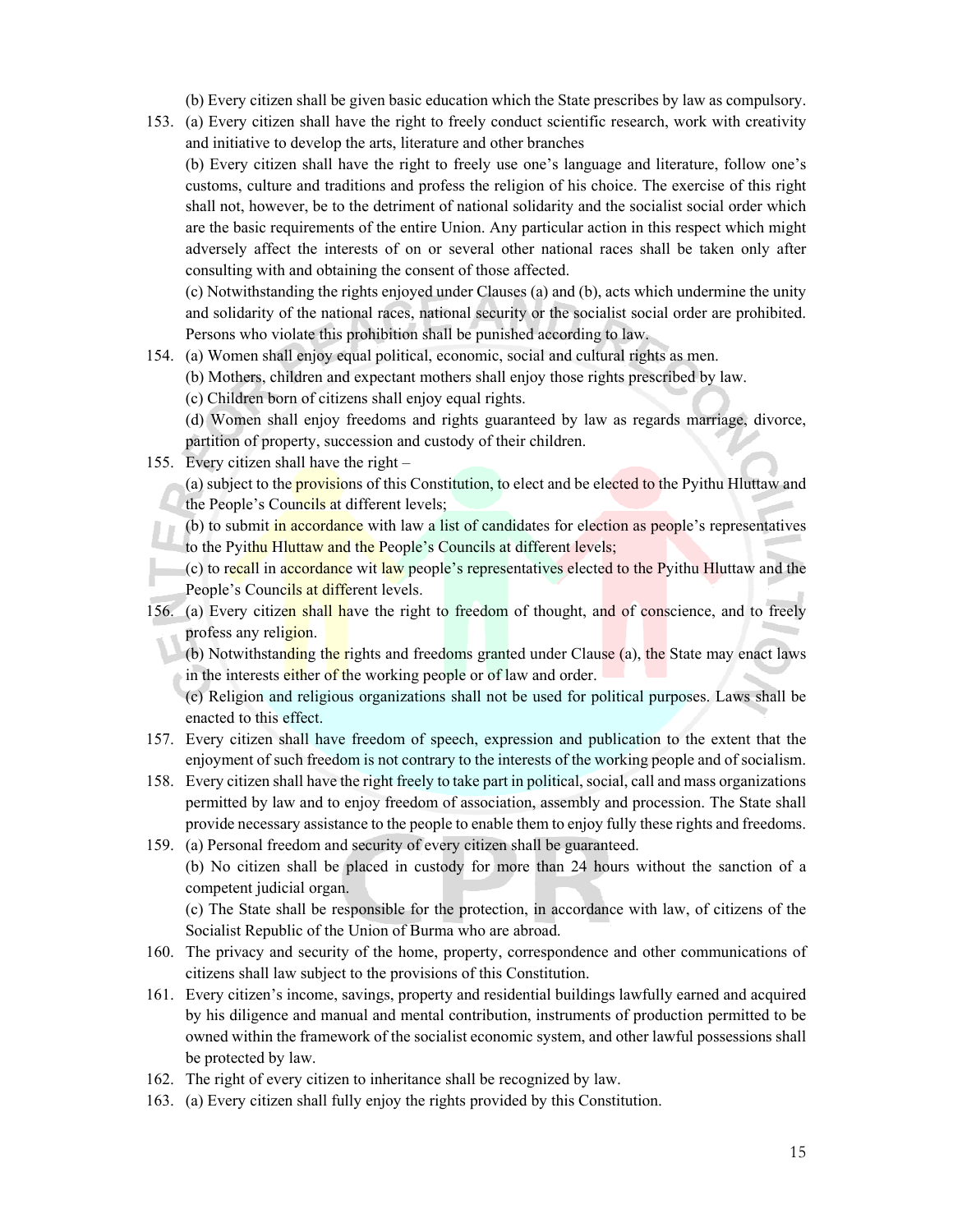(b) Laws shall be enacted to ensure the most expeditious and effective protection of the rights of citizens, and to prevent their violation.

164. (a) Every citizen shall have the right to lodge complaints concerning their grievances to the competent organ of State power.

(b) The organ of State power shall investigate the complaints expeditiously and take such action as may be necessary.

- 165. The right to sue for compensation any member of an organ of State power or any of the organs of State power or any public servant or any body of Public Services for abuse of authority entrusted by the people in violation of the rights or interests of any citizen, shall be guaranteed and prescribed by law.
- 166. Every citizen shall be under a duty in the exercise of his rights and freedom to abstain from undermining any of the following –
	- (a) the sovereignty and security of the State;
	- (b) the essence eh socialist system prescribed by this Constitution;
	- (c) the unity and solidarity of the national races;
	- (d) public peace and tranquility; (e) public morality.
- 167. (a) Laws may be enacted imposing necessary restriction on the rights and freedoms of citizens to prevent infringements of the sovereignty and security of the State, the essence of the socialist system prescribed by this Constitution, the unity and solidarity of the national races, public peace and tranquility or public morality.
	- (b) Such a preventive law shall provide that the restrictive order shall only be made collectively by a body, and that the order shall be regularly reviewed and modified as necessary, and that the aggrieve person shall have the right of appeal to a higher organ.
- 168. Every citizen shall be under a duty to abide by the provisions of this Constitution, as well as the laws, work discipline, and local rules made for the building of a socialist society, and discharge efficiently such duties as may be assigned to him by the State.
- 169. Every citizen shall be under a duty to protect nationalized property, co-operative owned property and public property and to strive to the best of his ability for socialist capital accumulation, for strengthening the defensive capacity of the State and enhancing the standards of living of the people.
- 170. Every citizen shall be under a duty to protect and safeguard the independence, sovereignty and territorial integrity of the Socialist Republic of the Union of Burma. This is a noble duty,
- 171. Every citizen shall, in according with law- (a) undergo military training, and (b) undertake military service for the defense of the State.
- 172. Every citizen shall be under a duty to pay taxes and duties as prescribed by law.

# **CHAPTER (XII) ELECTORAL SYSTEM**

- 173. The basic aims of the electoral system are as follows-
	- (a) to elect people's representatives who will truly represent the working people.
	- (b) to secure a broad participation of citizens in the electoral process;
	- (c) to elect Organs of the Pyitu Hluttaw and of the People's Councils at different levels that will truly represent the working people.
- 174. (a) to elect people's representative by secret ballot.
	- (b) Every citizen who has attained the age of eighteen years shall have the right to vote.
	- (c) All citizens who have the right to vote shall equal voting rights.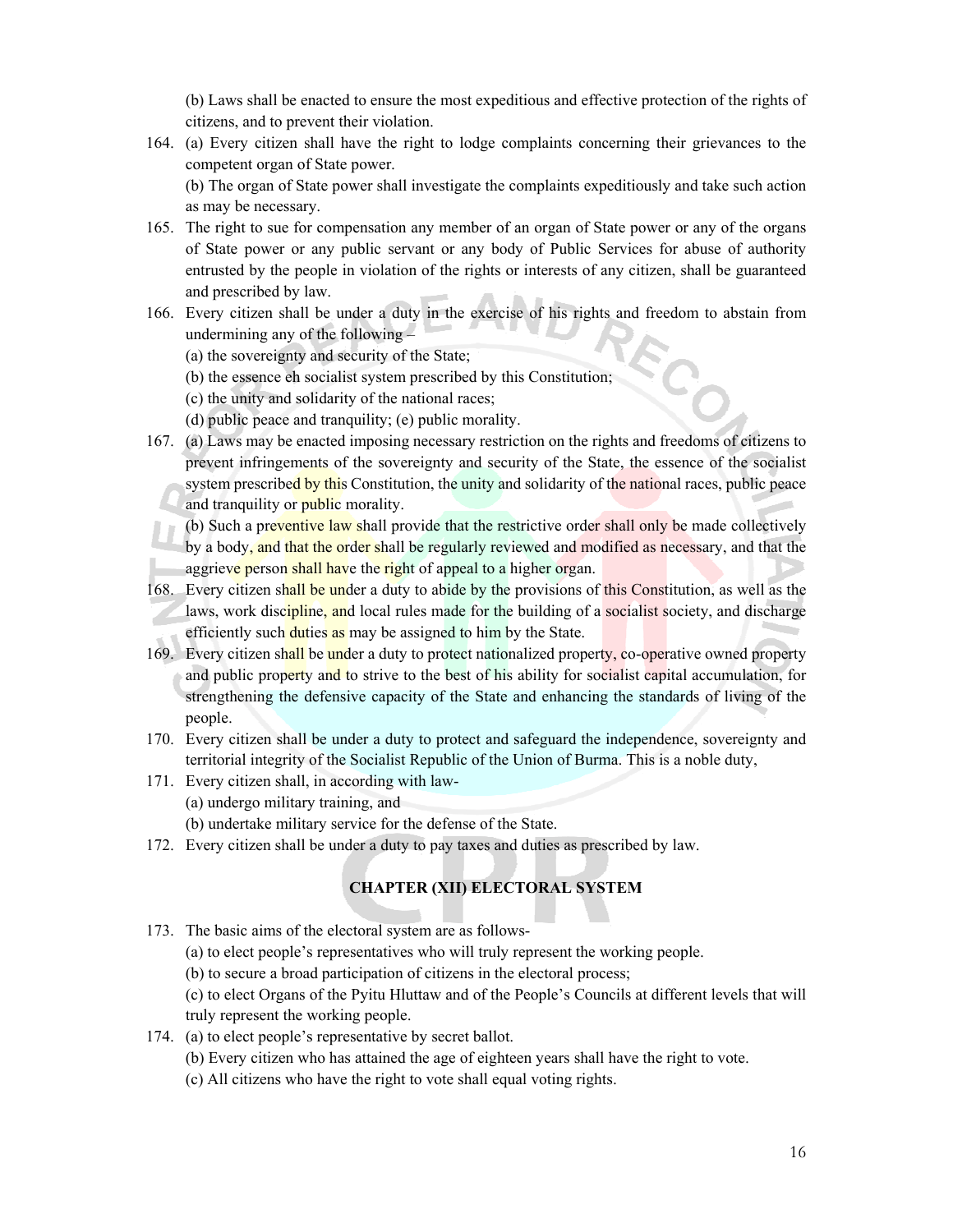- 175. Constituencies for the election of people's representative to the Pyityu Hluttaw and the People's Councils at different levels shall be formed as follows-
	- (a) constituency for Ward or Village-tract People's Council;
	- (b) constituency for Township People's Council;
	- (c) constituency for State or Divisional People's Council;
	- (d) constituency for the Pyithu Hluttaw.
- 176. (a) Constituencies for the Pyithu Hluttaw shall delimit on township basis.
	- (b) Each township shall elect one representative to the Pyithu Hluttaw.

(c) Townships with large populations shall, in addition to the right granted under Clause (b), elect representative in proportion to population as prescribed by electoral law.

(d) Additional members of the Pyithu Hluttaw shall, by law, be allotted to States or Divisions having less than 10 townships and less than 10 lakhs in population.

- 177. Persons having the right to vote and possessing the following qualifications are eligible to stand for election as people's representative to the Pyithu Hluttaw and to the People's Councils at different levels-
	- (a) being a citizen born of parents both of whom are also citizens;

(b) having attained the age of 20 years to stand for election to Ward, Village-tract and Township People's Councils;

- (c) having attained the age of 24 years to stand for election to State and Divisional People's Councils;
- (d) having attained the age of 28 years to stand for election to the Pyithu Hluttaw.
- 178. The following persons shall not have the right to vote or to stand for election
	- (a) members of religious orders, and

(b) persons disqualified by electoral law.

- 179. The Burma Socialist Programme Party, in consultation with mass and class organizations formed under its leadership and wit the electorate of the constituency concerned, and respecting their wishes, shall submit lists of candidates for election as people's representatives to the Pyithu Hluttaw and to the People's Councils at different levels.
- 180. A candidate for election as a people's representative –

(a) shall stand for election to the Pyithu Hluttaw or to the People's Council at one level only and (b) from only one constituency.

181. (a) The election of people's representatives to the Pyithu Hluttaw and the People's Councils at different levels shall be valid only if more than half of all the persons from the respective constituencies having the right to vote have cast their votes.

(b) A candidate for election as a people's representative shall be duly elected only if he obtains more than half of the votes cast in an election found valid under Clause (*a*) above.

182. (a) The Pyithu Hluttaw shall from an Election Commission six months before the expiry of the terms of the Pyithu Hluttaw and the People's Councils for the purpose the purpose of electing a new Pyithu Hluttaw and new People's Councils at different levels.

(b) The Council of State shall submit to the Pyithu Hluttaw, a list of names of citizens who are qualified by law, other than members of the Council of State and of the and Council of Ministers, from among whom the Election Commission may be formed.

(c) The Pyithu Hluttaw which decides to dissolve itself under Article 62, shall form, in accordance with Clause (*b*), an Election Commission for the election of a new Pyithu Hluttaw.

(d) Elections for the Pyithu Hluttaw and the People's Councils at different levels shall be held as prescribed by law, prior to the expiry of the term of the Pyithu Hluttaw and the respective People's Councils.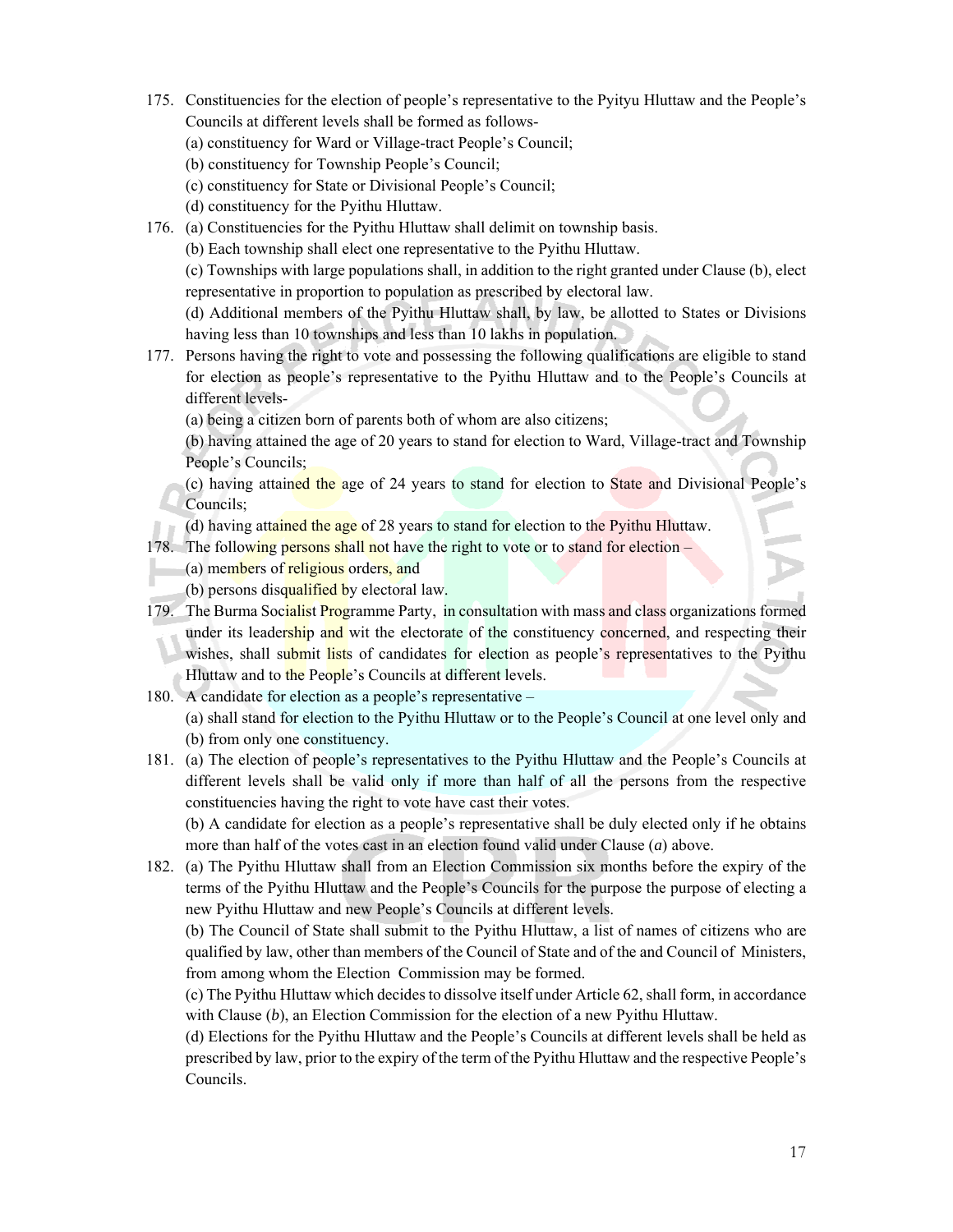(e) Sessions of the new Pyithu Hluttaw and of the new People's Councils at different levels shall be convened with the newly elected people's representatives on the date of expiry of the term of the old Pyithu Hluttaw and the old People's Councils.

183. (a) If the Pyithu Hluttaw or any People's Council is dissolved before the expiry of its term elections shall be held as prescribed by law and sessions of the Pyithu Hluttaw or of the People's Council concerned shall be convened.

(b) If any State, Divisional or Township People's Councils is dissolve, the Council of State shall form with suitable citizens, an Executive Committee, a Committee of Judges and a Local Inspectorate and temporarily assign duties to them pending the election of the respective new People's Council.

(c) If a Ward or Village-tract People's Council is dissolved, the Council of State shall form with suitable citizens, an Executive Committee and a Committee of Judges and temporarily assign duties to them pending the election of the respective new People's Council

- 184. Expenses incurred in the elections of people's representatives to the Pyithu Hluttaw and to the People's Councils at different levels shall be met out of State funds.
- 185. (a) If the situation is not yet ripe for the election of any State, Divisional or Township People's Council, the Council of State shall form, with suitable citizens, an Executive Committee, a Committee of Judges and a Local Inspectorate and temporarily assign duties to them for the purpose of performing the functions of the People's Council concerned.
	- (b) If the situation is not yet ripe for the election of any Ward or Village-tract People's Council, the Council of State shall form with suitable citizens, an Executive Committee and a Committee of Judges and temporarily assign duties to them for the purpose of performing the functions of the People's Council concerned.
- 186. The Pyithu Hluttaw shall enact such laws as may be necessary in connection with the election of people's representatives.

# **CHAPTER (XIII) RECALL, RESIGNATION, AND REPLACEMENT**

- 187. Any organ of State or the people who have elected and assigned duties to a people's representative or an organ wishing to recall such representative or organ for any of the following reasons, shall have the right to do so in accordance with law –
	- (a) violation of any provision of the Constitution;
	- (b) inefficient discharge of duties or
	- (c) misbehaviour.
- 188. Any people's representative who has been elected, or any representative who has been assigned duties in any organ of the Pyithu Hluttaw or of any People's Council, may submit his resignation to the respective organ in accordance with law.
- 189. A vacancy arising for any reason in the Pyithu Hluttaw or in any People's Council at any level or in an organ of the Pyithu Hluttaw or the Council concerned shall be filled by election in accordance with law.

# **CHAPTER (XIV) STATE FLAG, STATE SEAL, NATIONAL ANTHEM, AND STATE CAPITAL**

- 190. The State Flag shall be as shown below:- [*State Flag not reproduced]*
- 191. The State Seal shall be as shown below:- [*State Seal not reproduced]*
- 192. The Pyithu Hluttaw shall prescribe the National Anthem. Until a new National Anthem is prescribed the present National Anthem shall be used.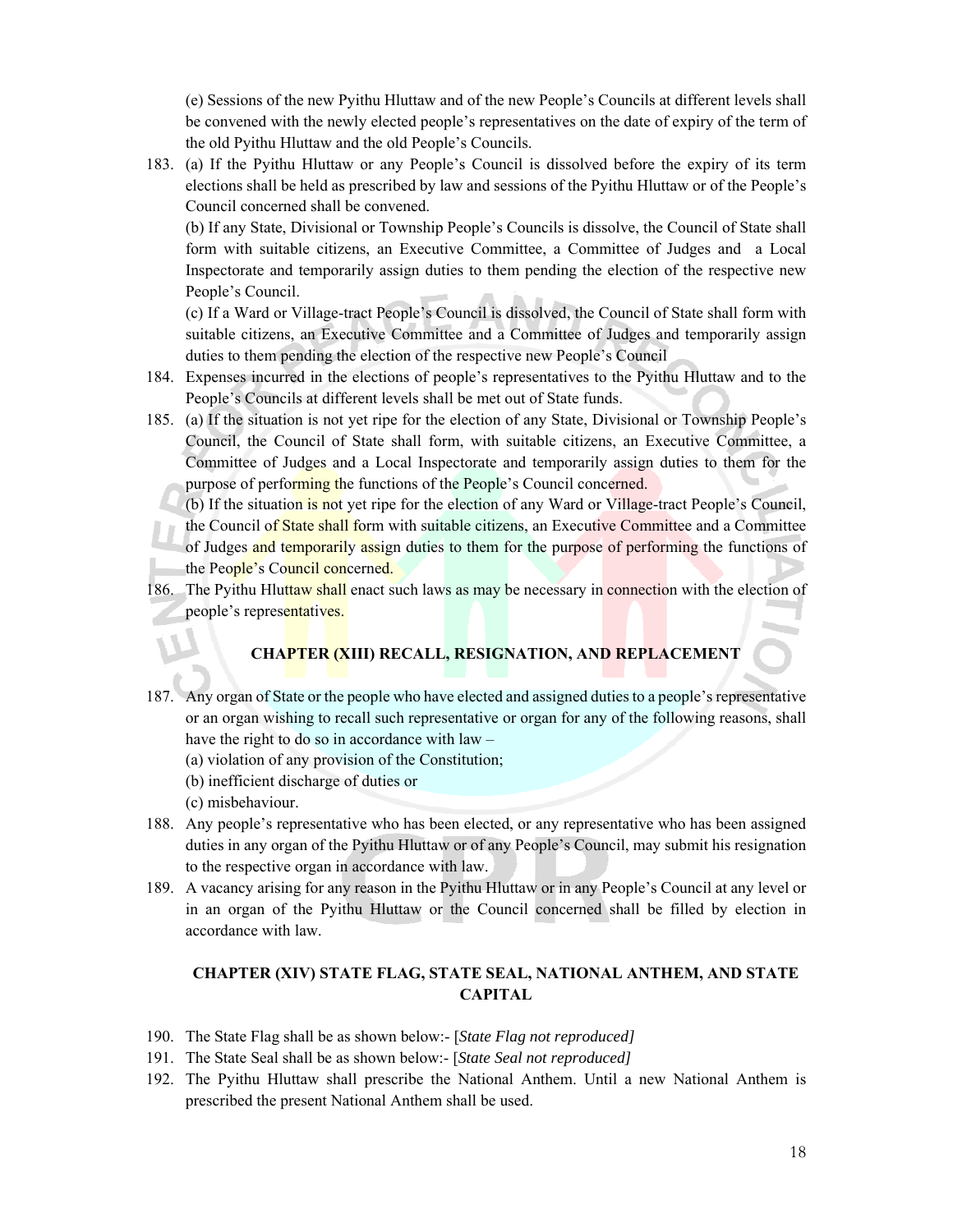193. The capital of the Republic is Rangoon.

#### **CHAPTER (XV) AMENDMENT OF THE CONSTITUTION**

194. (a) The Preamble of this Constitution, Articles 1 and 4 of Chapter I, Articles 5, 6, 7, 8, 9, 11, 12, 14, 18 and 21 of Chapter II, Articles 28, 29 and 32 of Chapter III, Articles 41, 44 and 46of Chapter IV and Article 194 of Chapter XV shall be amended with the prior approval of 75 per cent of all the members of the Pyithu Hluttaw, in a nation-wide referendum only with a majority vote of more than half of those who have the right to vote.

(b) Provisions other than those mentioned in Clause (a) shall be amended only with a majority vote of 75 per cent of all the members of the Pyithu Hluttaw.

(c) Members of the Pyithu Hluttaw may submit to the Pyithu Hluttaw motions for amending this Constitution.

(d) If a People's Council wishes to submit a motion for amending this Constitution, such a motion shall be submitted stage by stage from the lower to the higher levels and finally to the Pyithu Hluttaw.

# **CHAPTER (XVI) GENERAL PROVISIONS**

- 195. This Constitution shall come into force throughout the Union after its adoption in a nation-wide referendum by more than half of all the people who have the right to vote.
- 196. The Revolutionary Council of the union of Burma shall, continuing to exercise State sovereignty, carry out during the interval between the coming into force of this Constitution and the day first session of the Pyithu Hluttaw is convened, all the functions of the Pyithu Hluttaw under the Constitution. The work done by the Revolutionary Council to bring the Constitution into force shall be deemed to have been carried out in accordance with this Constitution.
- 197. Interpretation of the preamble, articles, clauses, words and expressions contained in this Constitution shall be based only on the Burmese text.
- 198. Burmese shall be used as the official language for the purpose of uniformity and clarity in communications between the higher and lower level organs of the State and between such organs at the same level. If necessary the language of the national race concerned may be used.
- 199. All policy guidelines, laws, rules, regulations, notifications, proclamations, measures, responsibilities and rights of the Revolutionary Council of the Union of Burma shall devolved on the Socialist Republic of the Union of Burma.
- 200. (a) In interpreting the expressions contained in this Constitution, reference shall be made to the Interpretation Law promulgate by the Revolutionary Council of the Union of Burma.

(b) Amendments to and further interpretation of expressions contained in the Law mentioned in Clause (a), shall only be made by the Pyithu Hluttaw.

(c) The validity of the acts of the Council of State, or of the Central or Local Organs of State Power under this Constitution shall only be determined by the Pyithu Hluttaw.

- 201. The Pyithu Hluttaw may publish interpretations of this Constitution from time to time as may be necessary.
- 202. (a) This Constitution is the basis law of all laws of the State.

(b) Existing laws and rules shall remain in force in so far as they are not contrary to this Constitution until and unless they are repealed or amended by the Pyithu Hluttaw.

(c) Existing regulations, bye-laws, notification, orders, directives and procedures shall remain in force in so far as they fare not contrary to this Constitution until and unless they are repealed or amended by the Council of State.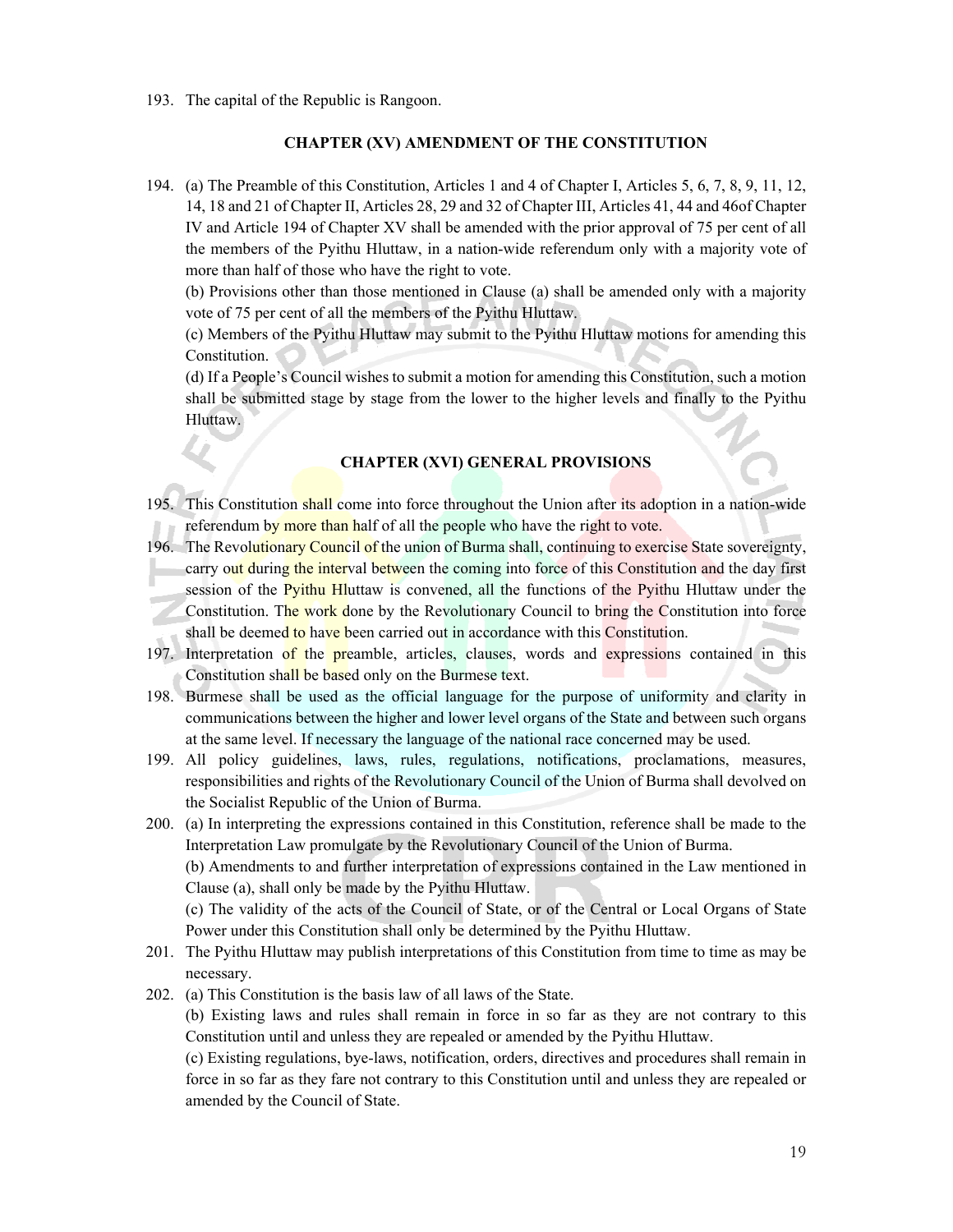(d) Existing laws and rules shall be repealed or amended by the Pyithu Hluttaw to bring them into consonance with Constitution.

(e) Existing regulations, bye-laws, notification, orders, directives, and procedures shall be repealed or amended by the Council of State to bring them into consonance with this Constitution. (f) Existing laws, rules, regulations, bye-laws, notifications, orders, directives, and procedures shall, pending their repeal or amendment, be interpreted and acted upon by the Central and Local Organs of State Power in the spirit of this Constitution.

(g) The Bodies of Public Services shall perform their duties in the spirit of this Constitution.

(h) All functioning organs and all public servants and workers, serving under the Revolutionary Council of the Union of Burma on the day this Constitution comes into force shall continue in their functions unless otherwise prescribed by the Council of State.

203. (a) The Council of State and the Central Organs of State Power may, subject to this Constitution and to laws, rules and resolutions passed by eh Pyithu Hluttaw, promulgate such regulations, byelaws, orders, directives and procedures as may be necessary.

(b) The Local Organs of State Power may, subject to this Constitution and to laws, rules and resolutions passed by the Pyithu Hluttaw and to regulations, bye-laws, orders, directives and procedures promulgated by the respective Central Organs of State Power, promulgate such orders, directives and procedures for the respective local area as may be necessary.

204. (a) Members of the Pyithu Hluttaw, the Council of State, the Council of People's Justices, the Council of People's Attorneys and the Council of People's Inspectors shall have the right to submit tot eh Pyithu Hluttaw draft legislation on matters other than those mentioned in Article 89.

(b) The Council of Ministers shall have the right to submit to the Pyithu Hluttaw draft legislation on matters mentioned in Article 89 as well as on other matters.

- (c) The People's Councils at different levels may submit draft legislation on matters other than those mentioned in Article 89, stage by stage from the lower to the higher levels of the People's Councils and finally to the Pyithu Hluttaw.
- 205. The Burma Socialist Programme Party, mass and class organizations formed under its leadership, and the working people may submit suggestions and advice to the organs of State power at different levels, on legal matters, economic planning, the annual budget and other matters.
- 206. (a) Members of the Council of State, and of the Council of Ministers shall not serve on any other Organ of State Power other than the organ to which they belong, except in cases provided for in Clause (b) of Article 54 and in Clause (c) of Article 64.

(b) Members of the Council of People's Justices, of the Council of People's Attorneys and of the Council of People's Inspectors shall not serve on any Organ of State Power other than the organ to which they belong or on any other Organ of the Pyithu Hluttaw.

(c) Members of the Executive Committee and of the Inspectorates of the People's Councils at the State, Divisional and Township levels shall not serve on any Local Organ of State Power and other than the organ to which they belong or on any Affairs Committee.

(d) Members of the Committee of Judges of the People's Councils at different levels shall not serve on any Local Organ of State Power other than the organ to which they belong. They may, however, serve on the Affairs Committee of the People's Council concerned.

- 207. The number of people's representatives which shall constitute the quorum at meetings of the Pyithu Hluttaw and the People's Councils at different levels shall be 75 per cent of all the people's representatives.
- 208. The Council of State or an Affairs Committee of the Pyithu Hluttaw may invite any Central Organ of State Power to attend and answer questions, and such organ shall be under a duty to respond.